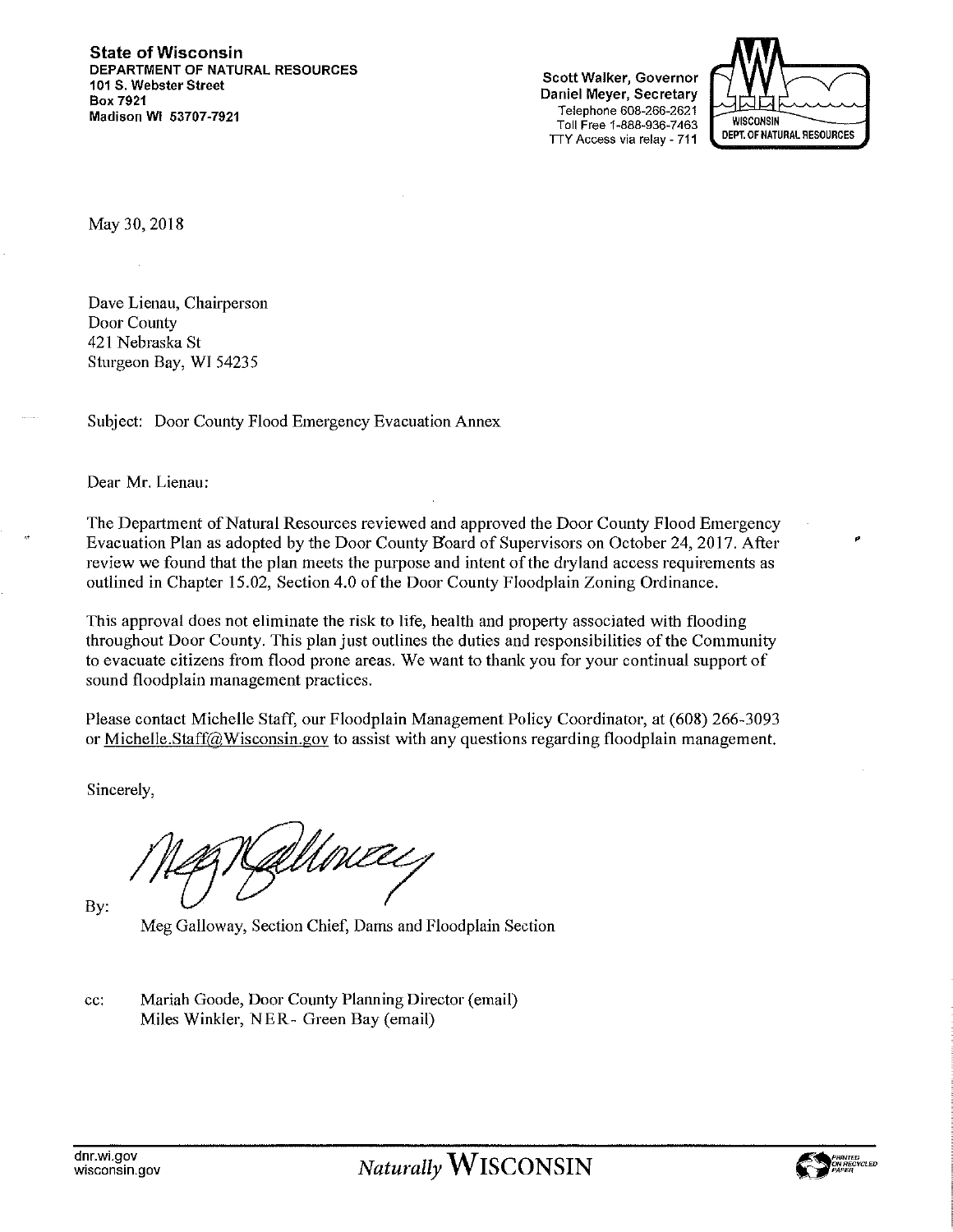

 $\mathbf{1}$ 

 $\overline{2}$ 3

 $\ddot{4}$ 

5

6

7 8

9

10

11 12

13

14

15 16

17

18

19 20

21

22 23

24

25

26

 $27$ 

28

29

30

| roll Call<br><b>Board Members</b> | Aye | Nay | Exc. |
|-----------------------------------|-----|-----|------|
| <b>AUSTAD</b>                     |     |     |      |
| BACON                             |     |     |      |
| D. ENGLEBERT                      |     |     |      |
| R. ENGLEBERT                      |     |     |      |
| <b>ENIGL</b>                      |     |     |      |
| <b>FISHER</b>                     |     |     |      |
| GUNNLAUGSSON                      |     |     |      |
| <b>HALSTEAD</b>                   |     |     |      |
| KOCH                              | ť   |     |      |
| KOHOUT                            |     |     |      |
| LIENAU                            |     |     |      |
| <b>LUNDAHL</b>                    |     |     |      |
| MOELLER                           |     |     |      |
| <b>NEINAS</b>                     |     |     |      |
| ROBILLARD                         |     |     |      |
| SCHULTZ                           |     |     |      |
| SITTE                             |     |     |      |
| SOHNS                             |     |     |      |
| <b>VIRLEE</b>                     |     |     |      |
| <b>VLIES WOTACHEK</b>             | ţ.  |     |      |
| <b>WAIT</b>                       |     |     |      |
|                                   |     |     |      |

#### **BOARD ACTION** Vote Required: Majority Vote of a Quorum Adopted Motion to Approve Defeated 1st  $2^m$ - 100 M Yes: No: Exc:

| Reviewed by:<br>Corp. Counsel                                                        |
|--------------------------------------------------------------------------------------|
| Reviewed by:<br><del>. Admi</del> nistrator                                          |
| FISCAL IMPACT: There is no<br>fiscal impact to the County of                         |
| Door or its annual budget<br>associated with the adoption of<br>this resolution. MEJ |

#### Certification:

I, JIII M. Lau, Clerk of Door County, hereby certify that the above is a true and correct copy of a resolution that was adopted on the 24th day of October, 2017, by the Door County Board of Supervisors

JIKM\Lau Younty Clerk, Door County

#### Resolution No. 2017 - 62

## **ADOPTION OF THE DOOR COUNTY FLOOD EMERGENCY EVACUATION PLAN**

#### TO THE DOOR COUNTY BOARD OF SUPERVISORS:

**WHEREAS, Development and adoption of a Flood Emergency Evacuation Plan,** before a flood occurs, will help to avoid confusion, prevent injuries, and mitigate property damage; and

WHEREAS, Door County's Emergency Management Director has developed and will, upon its adoption, place in operation a Flood Emergency Evacuation Plan (incorporated herein by reference as if fully set forth); and

WHEREAS, The Resource Planning Committee has reviewed, acknowledges the need for, and requests that the Door County Board adopt, the proposed Flood Emergency Evacuation Plan; and

WHEREAS, Having a Flood Emergency Evacuation Plan in operation is essential to flood preparedness and response. is in the public interest, and serves a public purpose; and

WHEREAS, This Flood Emergency Evacuation Plan is a living document, and it should be regularly reviewed to evaluate consistency with existing and new policies, evolving conditions, and the experience gained from its use.

NOW, THEREFORE, BE IT RESOLVED, That the proposed Door County Flood Emergency Evacuation Plan is hereby approved and adopted.

BE IT FURTHER RESOLVED, That a copy of this Resolution, along with the Door County Flood Emergency Evacuation Plan is to be provided to Door County's Emergency Management Director and the Wisconsin Department of Natural Resources.

BE IT FURTHER RESOLVED, That this Flood Emergency Evacuation Plan supplants any prior Flood Emergency Evacuation Plan adopted by Door County.

**SUBMITTED BY: Resource Planning Committee** 

Ken Fisher, Chairman

<u>Augan</u> Susan Kohout

(Ahr given

David Enigl

Mark Moeller

Jon Koch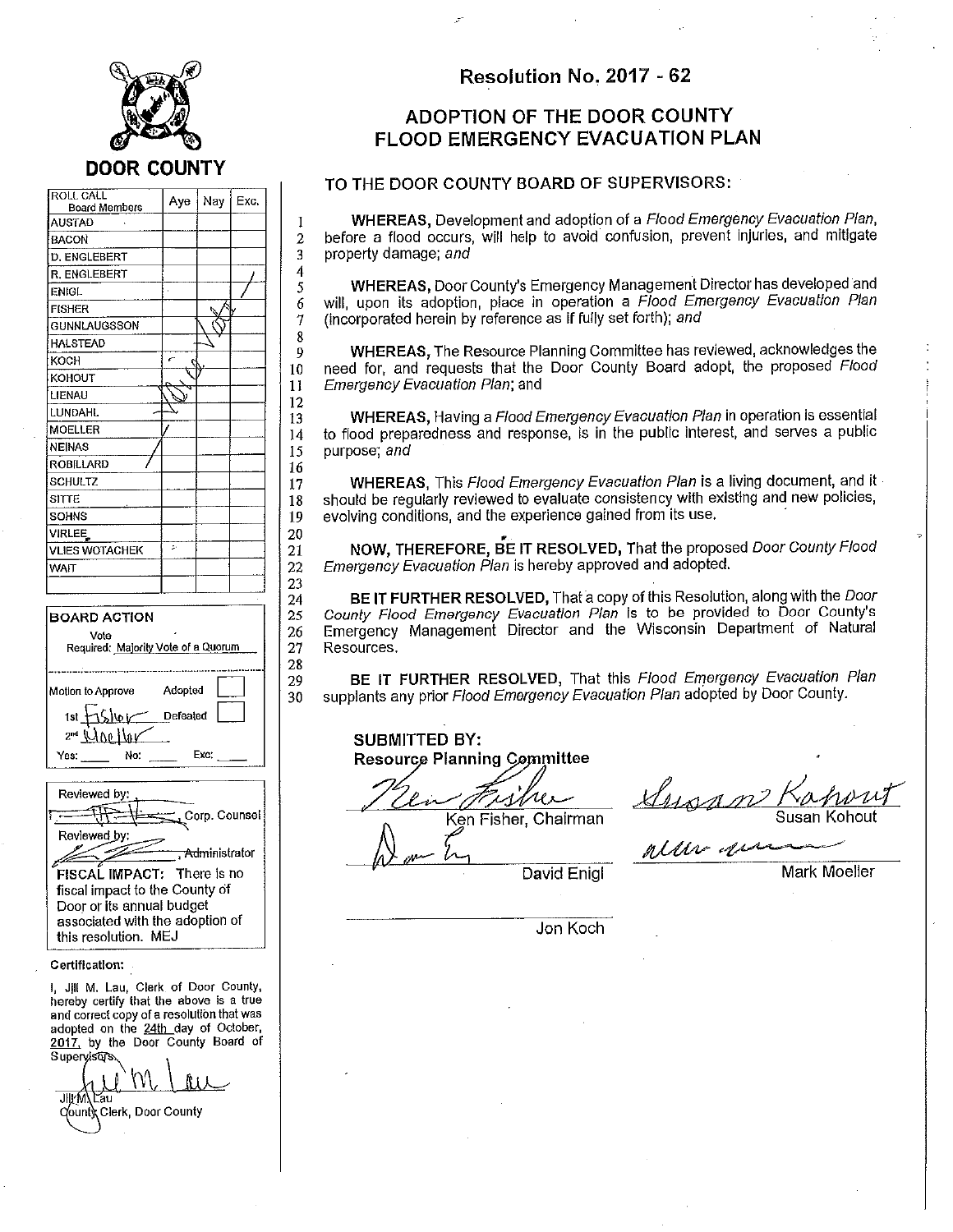# **I. Purpose**

In addition to the purposes listed in s. I.B., Purpose, Door County Emergency Response Plan, purposes for this Door County Flood Emergency Evacuation Appendix include the following:

- 1. Provide and utilize specific property information to alert residents that they may be without dryland egress in the event of a flood emergency.
- 2. Provide an adequate early warning notification system in order to allow residents ample time for an orderly evacuation in the event of a flood emergency.
- 3. Allow property owners more opportunities and options for expansion and replacement of residential structures within the affected areas.

## **II. Description of Areas at Risk**

Door County has many road segments located within floodplains throughout the county. These floodplains have been studied by the Federal Emergency Management Agency (FEMA) as part of its National Flood Insurance Program. FEMA periodically issues Flood Insurance Rate Maps to communities so that they may determine if development will occur in a floodplain area and, for some areas, the base flood elevation (BFE). BFE is FEMA's computed elevation to which floodwater is anticipated to rise during a flood event and determines regulatory requirements for the elevation or flood proofing of structures. The relationship between the BFE and a structure's elevation determines the flood insurance premium.

FEMA has studied floodplain areas using both detailed and approximate methods. Areas where a detailed study has been done have BFEs. Areas where only approximate methods have been used do not have BFEs (unstudied areas). Door County has a combination of both studied and unstudied areas. All of the coastal areas and many of the interior floodplain areas have been studied and assigned BFEs. Of primary concern for this Appendix are those roads segments located within these studied areas where the elevation of the road is below the BFE, thus have flooding potential.

Road segments within the unstudied areas cannot be assessed at this time for flooding potential because they do not have BFEs. As development occurs and BFEs are determined, these areas will be analyzed and mapped the same way as the detailed areas, as described later in this Appendix.

The chart below lists floodplain areas of the county by "interior waterbodies" and "coastal areas" that contain road segments located either below the BFE or in unstudied areas. For interior waterbodies (lakes and streams), the first column lists the name of the interior waterbody and the municipalities where it is located. The second column lists names of roads below the BFE and the third column lists names of roads in unstudied areas. For coastal areas (Green Bay and Lake Michigan shorelines), the first column lists the municipality and the second column lists names of roads below the BFE.

Note that there are no road segments located below the BFE or within unstudied areas, in the Villages of Forestville and Sister Bay, or the Towns of Clay Banks and Egg Harbor.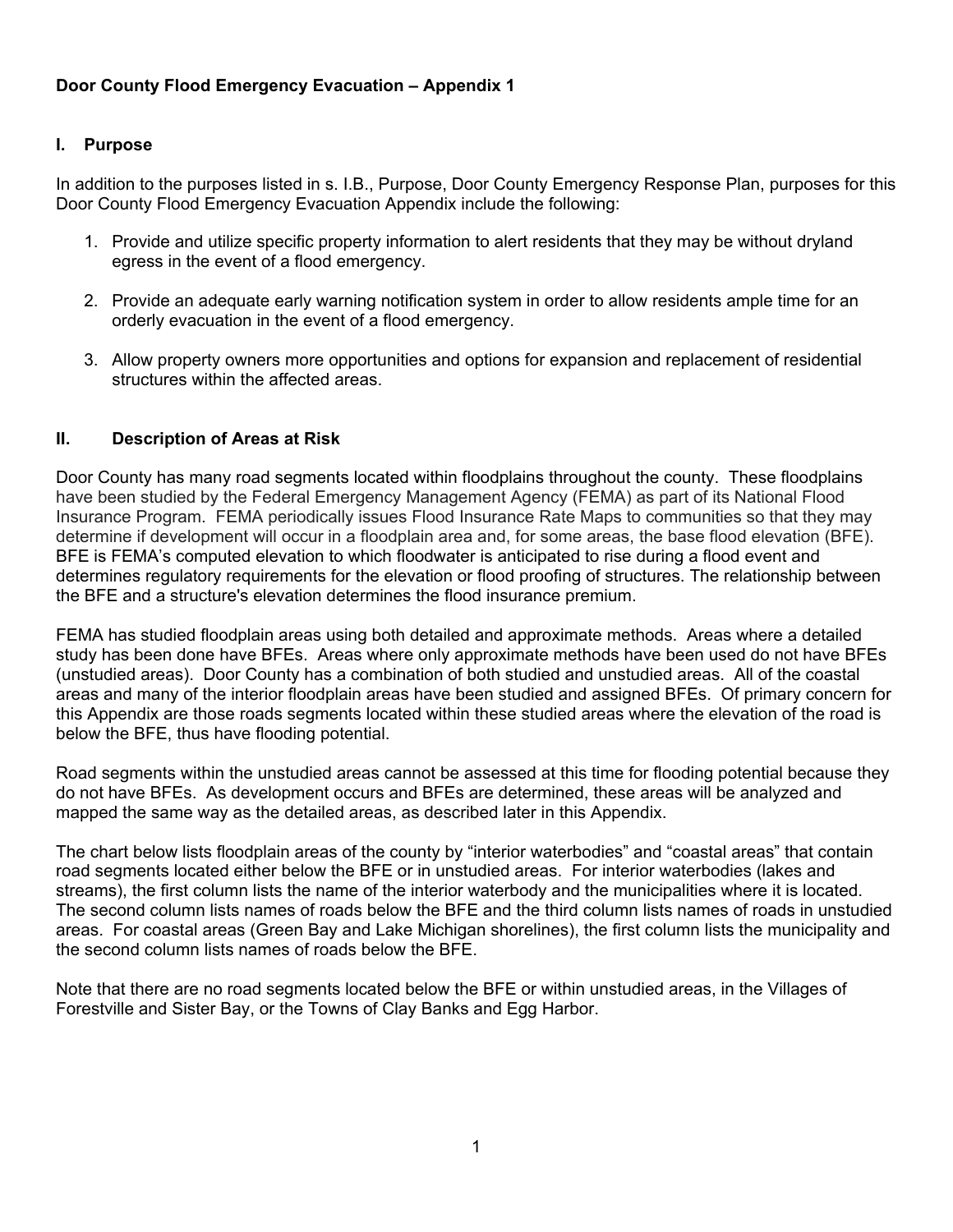| <b>INTERIOR WATERBODIES</b>                  | <b>ROADS BELOW</b><br><b>BFE</b> | <b>ROADS IN</b><br><b>UNSTUDIED AREAS</b>                                                                                                                                                                                                                                                                                           |
|----------------------------------------------|----------------------------------|-------------------------------------------------------------------------------------------------------------------------------------------------------------------------------------------------------------------------------------------------------------------------------------------------------------------------------------|
| <b>Ahnapee River</b>                         |                                  |                                                                                                                                                                                                                                                                                                                                     |
| Towns of Brussels, Forestville, &<br>Gardner | • Co Hwy $J$ (FV)                | $\bullet$ STH 57 (GD)<br>• Co Hwy H $(BR)$                                                                                                                                                                                                                                                                                          |
| <b>Big Creek</b>                             |                                  |                                                                                                                                                                                                                                                                                                                                     |
| City of Sturgeon Bay                         | --                               | • Big Creek<br>• Michigan<br>$\bullet$ Utah                                                                                                                                                                                                                                                                                         |
| <b>Europe Lake</b>                           |                                  |                                                                                                                                                                                                                                                                                                                                     |
| <b>Town of Liberty Grove</b>                 | $-$                              | • Isle View                                                                                                                                                                                                                                                                                                                         |
| <b>Fabry Creek</b>                           |                                  |                                                                                                                                                                                                                                                                                                                                     |
| Town of Union                                | • Sand Bar Beach                 | --                                                                                                                                                                                                                                                                                                                                  |
| <b>Fish Creek</b>                            |                                  |                                                                                                                                                                                                                                                                                                                                     |
| Town of Gibraltar                            | • Rileys                         | $\bullet$ Elm<br>Main<br>• Shore                                                                                                                                                                                                                                                                                                    |
| <b>Hibbards Creek</b>                        |                                  |                                                                                                                                                                                                                                                                                                                                     |
| Towns of Baileys Harbor &<br>Jacksonport     |                                  | • Honold (BH)<br>• Co Hwy A $(JP)$                                                                                                                                                                                                                                                                                                  |
| <b>Kangaroo Lake</b>                         |                                  |                                                                                                                                                                                                                                                                                                                                     |
| Town of Baileys Harbor                       | --                               | • All Creatures<br>• Bauers Old Dam<br>• Cedar Landing<br>• Co Hwy E<br>• E Shorewood<br><b>Eggers Point</b><br>٠<br>• Kangaroo Beach<br>N Kangaroo Lake<br>٠<br><b>North Cote</b><br>O'Brien<br><b>Red Cherry</b><br>$\bullet$<br>• S Kangaroo Lake<br><b>STH 57</b><br>Summit<br>W Kangaroo Lake<br>٠<br>• Wallaby<br>• Wind Song |
| <b>Keyes Creek</b>                           |                                  |                                                                                                                                                                                                                                                                                                                                     |
| <b>Town of Gardner</b>                       | $\bullet$ Co Hwy C<br>• Pickeral |                                                                                                                                                                                                                                                                                                                                     |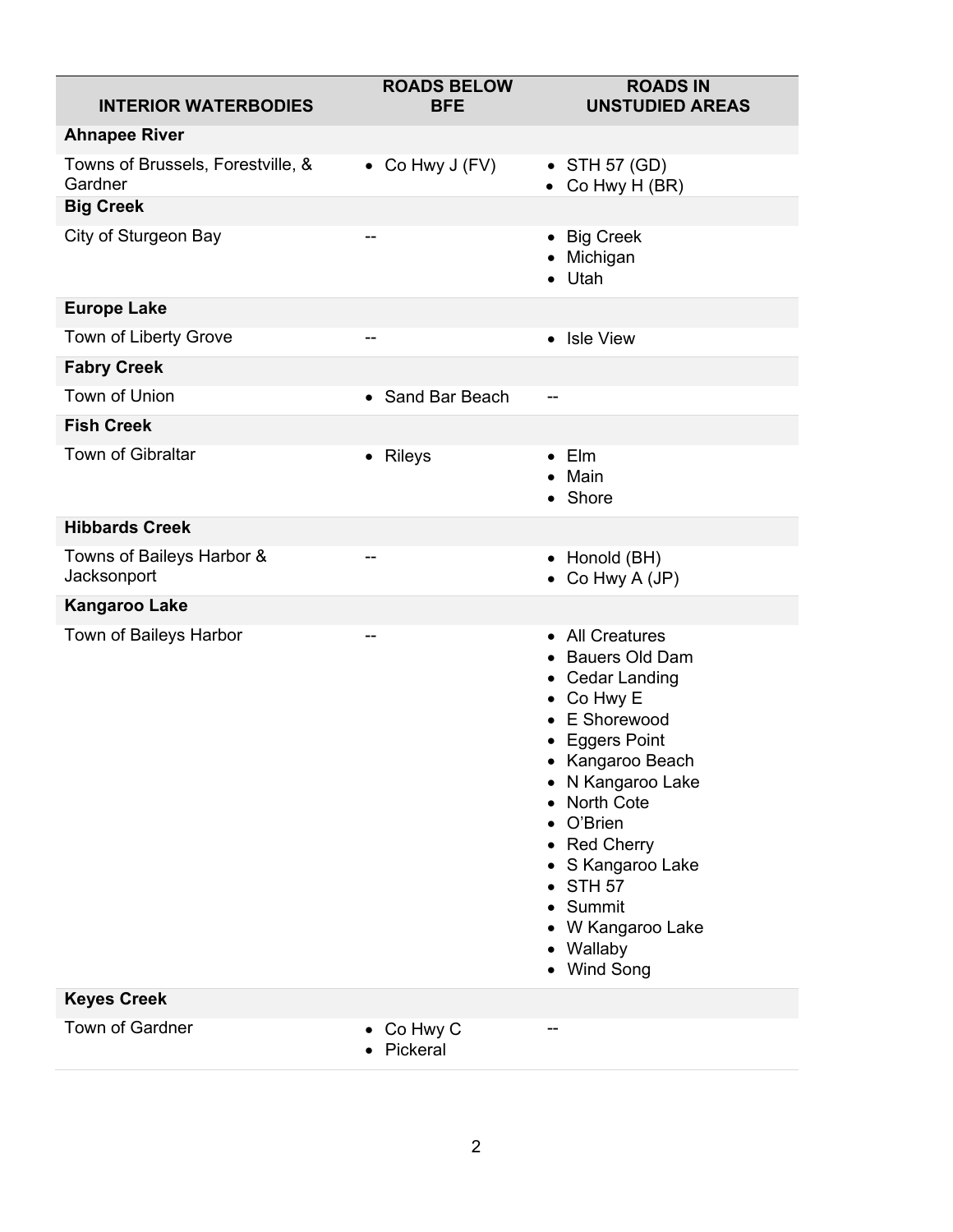| <b>INTERIOR WATERBODIES</b>              | <b>ROADS BELOW</b><br><b>BFE</b>                        | <b>ROADS IN</b><br><b>UNSTUDIED AREAS</b>                                                                                                      |
|------------------------------------------|---------------------------------------------------------|------------------------------------------------------------------------------------------------------------------------------------------------|
| <b>Lily Bay Creek</b>                    |                                                         |                                                                                                                                                |
| Towns of Sevastopol & Sturgeon Bay --    |                                                         | • Co Hwy T (SV & SB)<br>• Lake Michigan (SV & SB)<br>• Forest (SV)<br>Country View (SV)<br>• Creek (SB)<br>• East Shore (SB)<br>• Navarre (SB) |
| <b>Little Creek</b>                      |                                                         |                                                                                                                                                |
| City of Sturgeon Bay                     | Michigan<br>$\bullet$<br>• Pennsylvania<br>Rhode Island |                                                                                                                                                |
| <b>Logan Creek</b>                       |                                                         |                                                                                                                                                |
| Town of Jacksonport                      | --                                                      | • Sunnyslope                                                                                                                                   |
| <b>Mink River</b>                        |                                                         |                                                                                                                                                |
| Town of Liberty Grove                    | --                                                      | $\bullet$ STH 42                                                                                                                               |
| <b>Peil Creek</b>                        |                                                         |                                                                                                                                                |
| Towns of Baileys Harbor and<br>Gibraltar | • Co Hwy EE                                             | • Co Hwy EE (BH)<br>High Plateau (GB)<br>Nearing (BH)                                                                                          |
| <b>Renard Creek</b>                      |                                                         |                                                                                                                                                |
| Town of Union                            |                                                         | Shoemaker<br>Stage<br><b>STH 57</b>                                                                                                            |
| <b>Shivering Sands Creek</b>             |                                                         |                                                                                                                                                |
| Town of Sevastopol                       | <b>Glidden Drive</b>                                    |                                                                                                                                                |
| <b>Stony Creek</b>                       |                                                         |                                                                                                                                                |
| Towns of Forestville & Nasewaupee        | • W Carnot                                              | Carnot<br>Center<br>Co Hwy O<br>Co Hwy H<br>Co Hwy J<br>Geier<br>Idlewild<br>Louies<br>Maplewood<br>Idlewild<br><b>Neils</b>                   |
| <b>Three Springs Creek</b>               |                                                         |                                                                                                                                                |
| Town of Liberty Grove                    |                                                         | • Three Springs                                                                                                                                |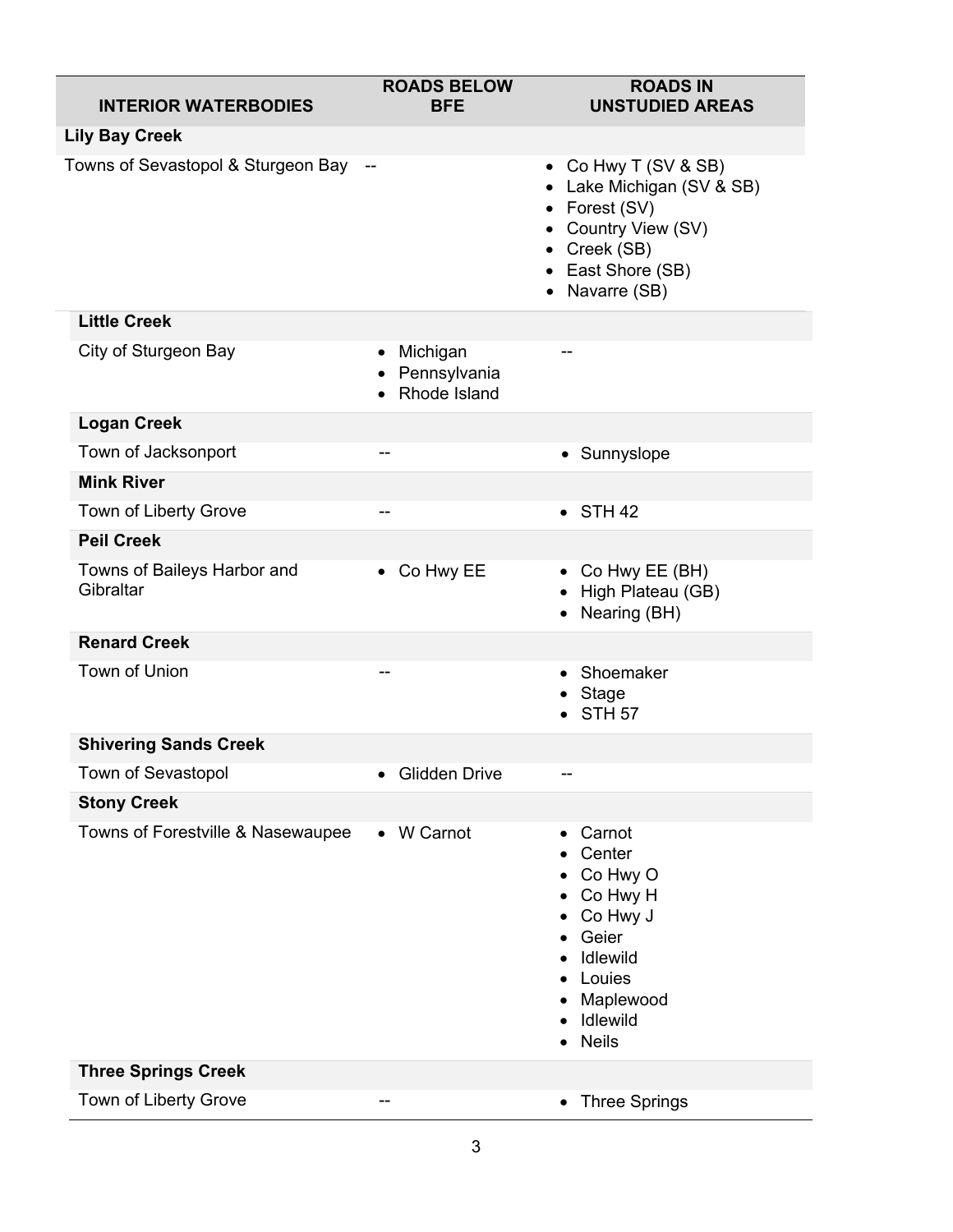| <b>COASTAL AREAS</b>      | <b>ROADS BELOW BFE</b>                                                                                                                                                                                               |                                                                                                                                                                                                                                                |  |  |
|---------------------------|----------------------------------------------------------------------------------------------------------------------------------------------------------------------------------------------------------------------|------------------------------------------------------------------------------------------------------------------------------------------------------------------------------------------------------------------------------------------------|--|--|
| Town of Baileys Harbor    | Anclam<br>Cana Cove                                                                                                                                                                                                  | E Cana Island<br><b>Ridges</b><br>$\bullet$                                                                                                                                                                                                    |  |  |
| <b>Town of Gardner</b>    | Alison<br>$\bullet$<br>Baywoods<br>Circle Ridge<br><b>Claflin Park</b><br>Goetz<br>$\bullet$<br>Joes<br>$\bullet$<br>Lagoon Harbor<br>Little Cemetery<br>Little Cottage<br>Lucilles                                  | N Stevenson Pier<br>Polish<br><b>Rileys Point</b><br>$\bullet$<br><b>Stevenson Pier Lane</b><br>$\bullet$<br>• Squaw Island Road<br><b>Squaw Island Trail</b><br>$\bullet$<br><b>Twin Harbor</b><br>$\bullet$<br>Weldon<br>$\bullet$<br>• Wood |  |  |
| <b>Town of Gibraltar</b>  | Cedar<br>Maple                                                                                                                                                                                                       | Spruce<br>$\bullet$                                                                                                                                                                                                                            |  |  |
| Town of Liberty Grove     | <b>Big Pine</b><br>$\bullet$<br><b>Cedar Shore</b>                                                                                                                                                                   | • Crescent<br>North Bay                                                                                                                                                                                                                        |  |  |
| Town of Nasewaupee        | <b>Bass</b><br>Bayview<br><b>Birch</b><br>$\bullet$<br>Blue Jay<br>Cabot's Point<br>Co Hwy M<br><b>Dufek</b><br>$\bullet$<br>Eichorn<br><b>Elms</b><br>Hammarstrom<br><b>High Cliff Park</b><br><b>Island Circle</b> | Meunier<br>$\bullet$<br><b>Gitchee Gumee</b><br>$\bullet$<br>Haines<br>$\bullet$<br>Oak<br>Prospect<br>٠<br><b>Rileys Bay</b><br>$\bullet$<br>Roalkvam<br>$\bullet$<br>• Sand Bay Lane<br>Sand Bay Point<br>Snake Island<br>• Town Park        |  |  |
| <b>Town of Sevastopol</b> | <b>Little Harbor</b>                                                                                                                                                                                                 | --                                                                                                                                                                                                                                             |  |  |
| <b>Town of Union</b>      | N Bayshore                                                                                                                                                                                                           | <b>Shoemaker Point</b>                                                                                                                                                                                                                         |  |  |
| Town of Washington        | <b>Bay Point</b><br>Detroit Island<br>Gordon                                                                                                                                                                         | Main<br>$\bullet$<br>Range Line                                                                                                                                                                                                                |  |  |
| City of Sturgeon Bay      | Alabama<br><b>Bluebird</b><br>E Vine<br>E Walnut<br>Fire Dock<br>Memorial<br>$\bullet$<br>Nautical<br>N Lansing<br>S 1st                                                                                             | S 12th<br>S 15th<br>S 18th<br>S 19th<br>Tacoma Beach<br>Utah<br>٠<br>Utopia<br>Washington<br>W Juniper                                                                                                                                         |  |  |
| Village of Egg Harbor     | Cross<br>Dawn<br>N Shore                                                                                                                                                                                             | Point Beach<br><b>Point Circle</b><br>W Shore                                                                                                                                                                                                  |  |  |
| Village of Ephraim        | Church<br>$\bullet$                                                                                                                                                                                                  | Water<br>Pioneer<br>$\bullet$<br>$\bullet$                                                                                                                                                                                                     |  |  |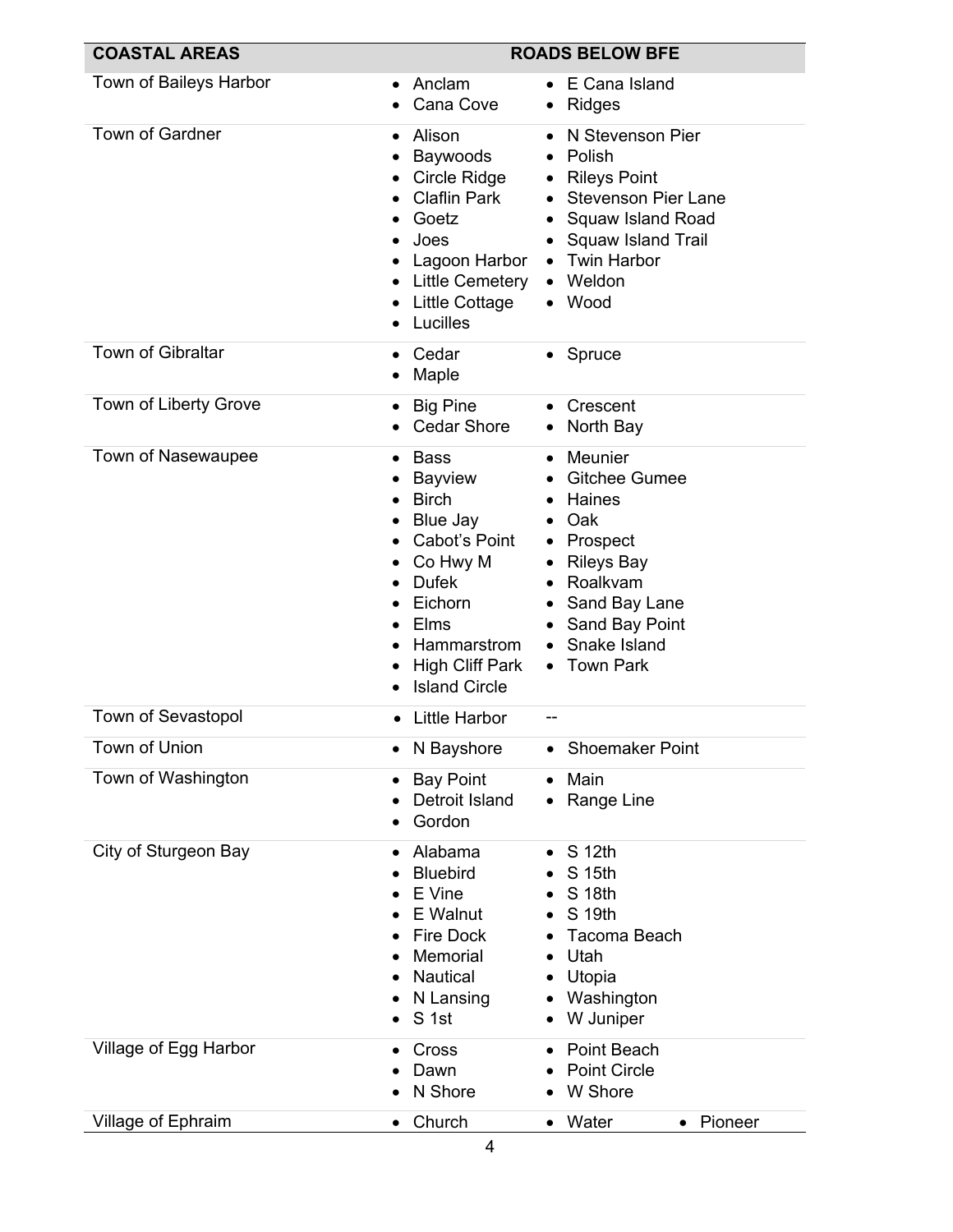#### **Ill. Description of Maps**

Maps of road segments known to be below the BFE and the associated properties without dryland egress in the event of a flood (or potentially without, in the case of vacant properties) are provided at the end of this Appendix. These maps show the flood-related features described and shown in the sample legend below.

- 100-year floodplain
- Road segments located in the 100-year floodplain
- Vacant and developed properties served (or potentially served) by road segments with elevations below the BFE.
- Potential flood depth points. Potential flood depth points were identified within flood watch and warning areas. The potential flood depth for these points was calculated by subtracting the elevation of the road from the BFE.
	- $\circ$  Flood warning area. A 10' strip, measuring 5' from both sides of the road centerline. This area is paved road surface.
	- $\circ$  Flood watch area. A 5' strip along both sides of the road, measuring 20' 25' from the road centerline. This area is generally pervious (unpaved surfaces) located within the road rights-of-way.
	- $\circ$  Potential flood depth points within the flood watch and warning areas are colorcoded for the following flood depth categories:
		- **vellow: less than 6"**
		- orange:  $6" 1'$
		- **Parage:** 1' or greater
- Flood Evacuation Watch and Warning Landmarks. These landmarks provide guidance for when Door County Emergency Services will issue a flood evacuation watch or warning. These landmarks are generally the lowest elevations within the flood watch and warning areas. In the flood watch areas, elevation points between the road and waterbody were selected as landmarks, even if there were lower elevations on the non-water side of the road.

Also listed in the legend of each map are municipality(ies) shown on the map, the BFE for the floodplain area(s), names of road segments below the BFE, and greatest depth of flooding for each road. The greatest depth of flooding is the lowest elevation of that road segment's flood warning area.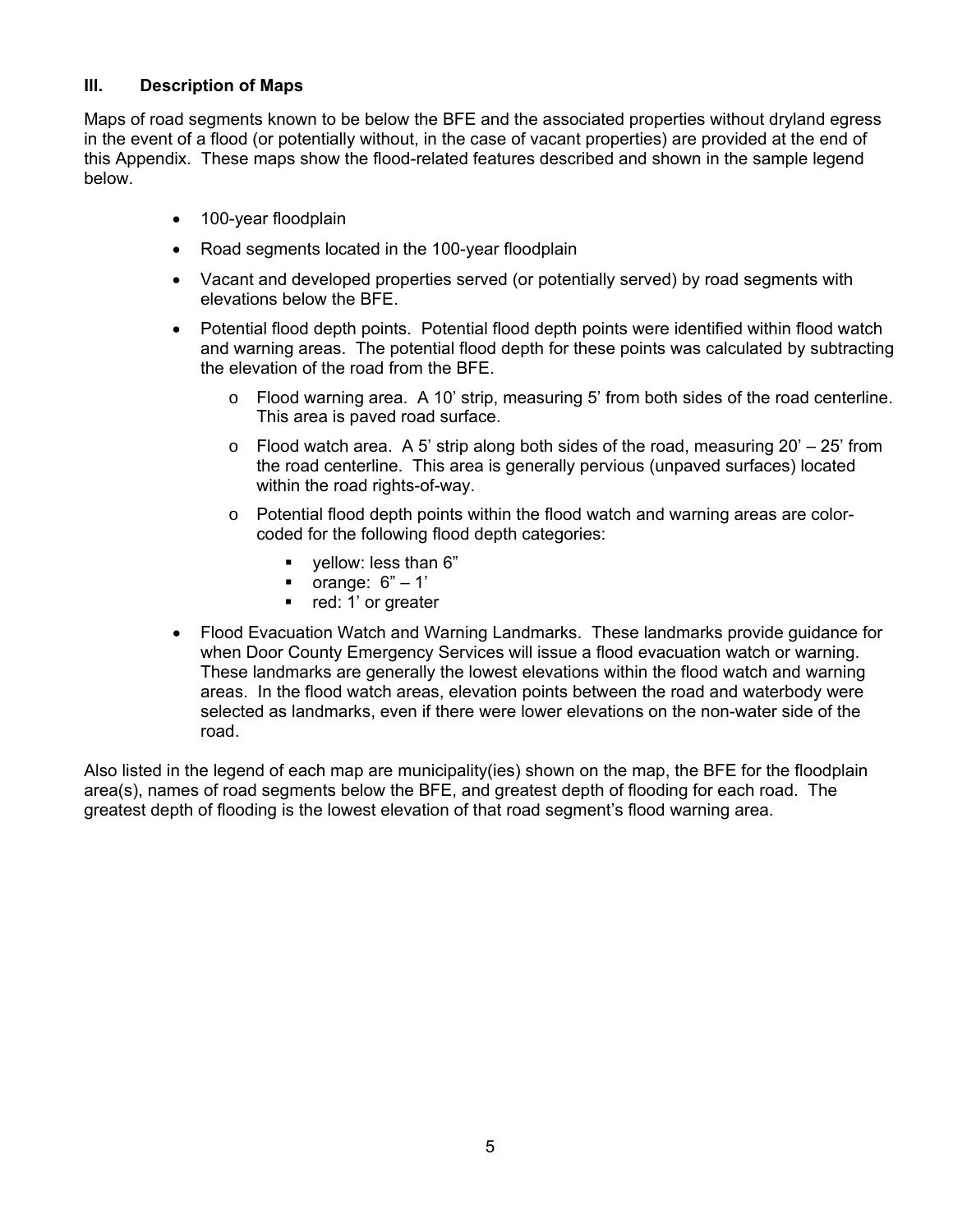| Legend                                                                                                                   |
|--------------------------------------------------------------------------------------------------------------------------|
| Roads in Floodplain                                                                                                      |
| 100-Year Floodplain                                                                                                      |
| Lots Served or Potentially Served                                                                                        |
| Developed (no dryland access)                                                                                            |
| Vacant                                                                                                                   |
| <b>Potential Flood Depths</b>                                                                                            |
| Flood Warning Area (5' from road centerline)                                                                             |
| less than 6"                                                                                                             |
| $6" - 1'$                                                                                                                |
| 1' or greater                                                                                                            |
| $\star$<br><b>Flood Warning Landmark</b>                                                                                 |
| Flood Watch Area (15' - 20' from road centerline)                                                                        |
| less than 6"                                                                                                             |
| $6" - 1'$<br>1' or greater                                                                                               |
| Flood Watch Landmark                                                                                                     |
| Municipality: Town of Union<br>Base Flood Flevation: 585'<br>Roads & Greatest Depth of Flooding:<br>Sand Bar Beach: 0.8' |

Note there are no critical facilities (emergency and protective services) served by roads located within the 100-year floodplain.

## **IV. Flood Evacuation Watch/Warning Definitions and Guidelines for Issuance**

Listed below are the National Weather Service definitions for "flood watch" and "flood warning." Also provided below are guidelines for when the Door County Emergency Services Department may issue a "flood evacuation watch" or "flood evacuation warning."

#### **National Weather Service Definitions**

- Flood Watch. Indicates that flooding is a possibility in or close to the watch area. Those in the affected area are urged to be ready to take action if a flash flood warning is issued or flooding is observed. These watches are issued for flooding that is expected to occur.
- Flood Warning. A flood warning is issued for life/property threatening flooding that will occur. Very heavy rain in a short period of time can lead to flash flooding, depending on the local terrain, ground cover, degree of urbanization, amount of man-made changes to the natural river banks, and initial ground or river conditions. Dam breaks or ice jams can create flash flooding.

#### **Door County Emergency Services Guidelines for Issuing Evacuation Watches and Warnings**

In addition to any National Weather Service Flood Watches or Warnings issued for Door County, as described above, the Door County Emergency Services Department will use the guidelines listed below for issuing local Flood Evacuation Watches and Warnings.

 A **Flood Evacuation Watch** is a notice to residents served by a road(s) below the BFE of the need to leave their homes in the near/immediate future, if water levels continue to rise. A Flood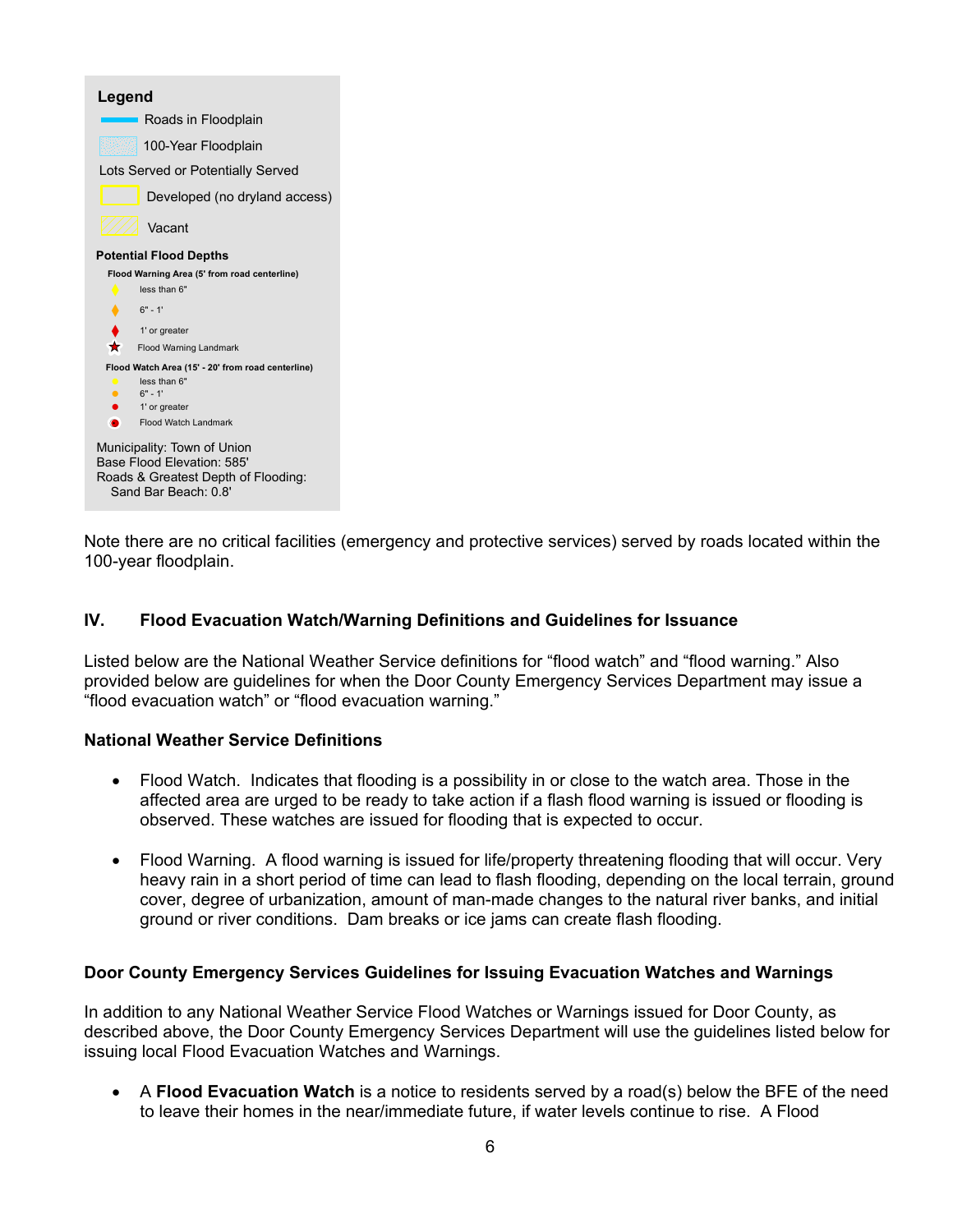Evacuation Watch may be issued when water is visible at the lowest elevation(s) within the flood watch area. These elevations are symbolized on the maps as red circles  $(•)$ . Visual site inspections of flood watch landmarks shall be coordinated by Door County Emergency Services to determine if issuance of a Flood Evacuation Watch is necessary.

 A **Flood Evacuation Warning** is a notice to residents served by a road(s) below the BFE of the need to leave their homes immediately. A Flood Evacuation Warning may be issued when water is visible at the lowest elevation(s) within the flood warning area. These elevations are symbolized on the maps as stars (★). Visual site inspections of flood warning landmarks shall be coordinated by Door County Emergency Services to determine if issuance of a Flood Evacuation Warning is necessary.

## **V. Flood Evacuation Watch/Warning Issuance Process**

Provided at the end of this Appendix is a chart titled "Flood Emergency Evacuation – Potentially Affected Addresses" that lists by municipality the following information:

- Names of road segments below the BFE and map identification
- Fire numbers of properties without dryland egress
- Watch elevation
- Warning elevation
- $\bullet$  BFE
- Greatest depth of flooding

All property owners served by roads below the BFE and without dryland egress will receive a letter containing the following information:

- Notification of the adoption of this Appendix and its purpose.
- Explanation of and request to sign-up for Code Red, with instructions on how to do so. Code Red is the county's electronic community notification system for emergencies and urgent alerts.
- Flood evacuation map of the resident's area and an explanation of the map.
- Request for residents to monitor the watch and warning landmarks in the event of a heavy rain event and to call 911 if they observe standing water at any of the landmarks in their area.

In the event standing water is observed at a watch landmark and reported, the Incident Command Chief or first responders will make a visual inspection to determine if issuance of a Flood Evacuation Watch is necessary. If a Flood Evacuation Watch is determined necessary, a CodeRed alert will be issued to affected residents and local law enforcement will also alert residents by knocking on doors.

In the event standing water is observed at a warning landmark, the Incident Command Chief or first responders will make a visual inspection to determine if issuance of a Flood Evacuation Warning is necessary. If a Flood Evacuation Warning is determined necessary, a Code Red alert will be issued to affected residents and the protocol outlined in the Door County Emergency Response Plan will be followed, in particular the following Appendices: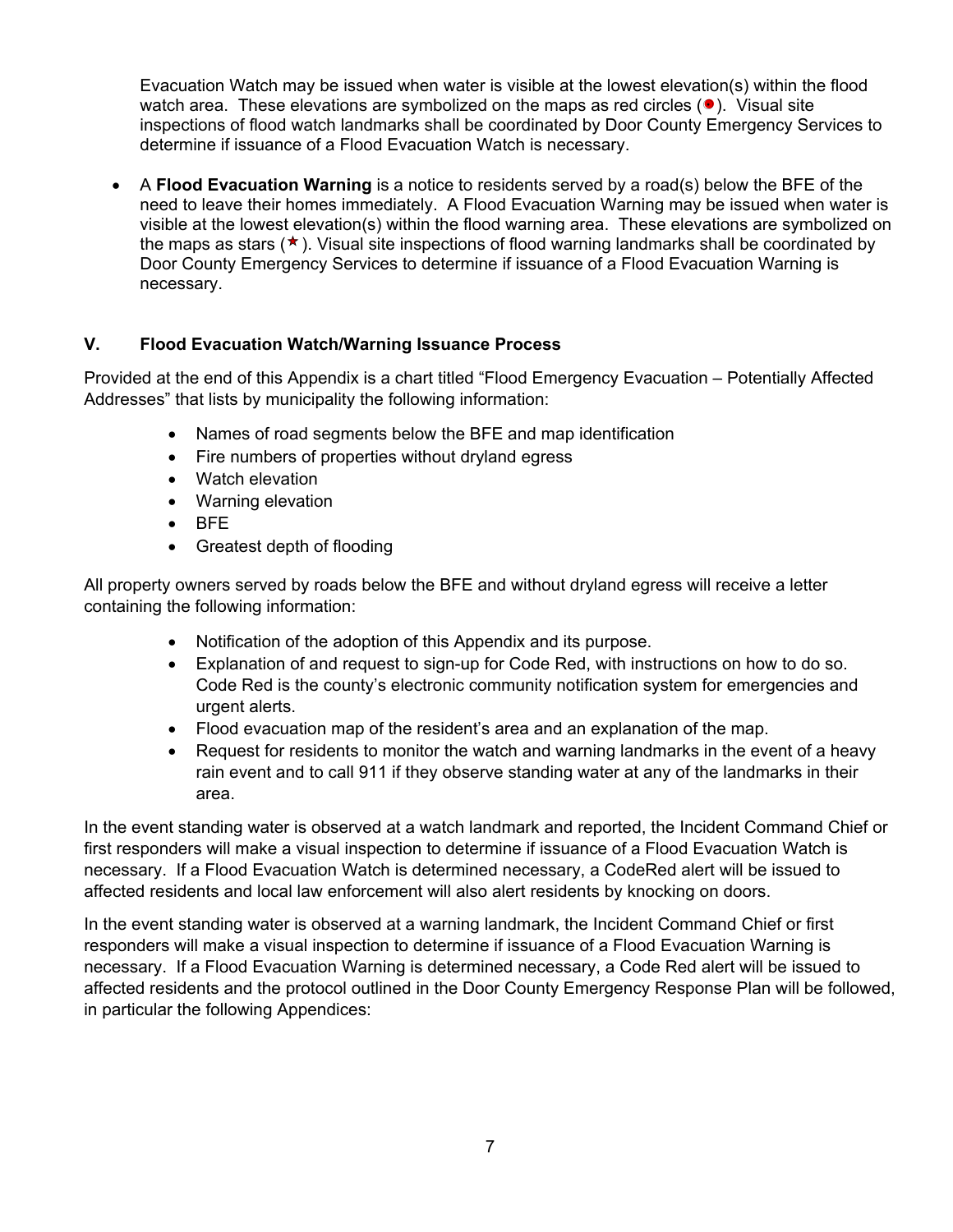- ESF 1: Transportation
- ESF 2: Communications
- ESF 6: Mass Care, Housing and Human Services
- ESF 7: Resource Support
- ESF 13: Public Safety and Security
- ESF 15: External Affairs

# **VI. Appendix Review Process**

This Appendix will be reviewed and updated annually by the Lead and Support Agencies listed in ESF 1.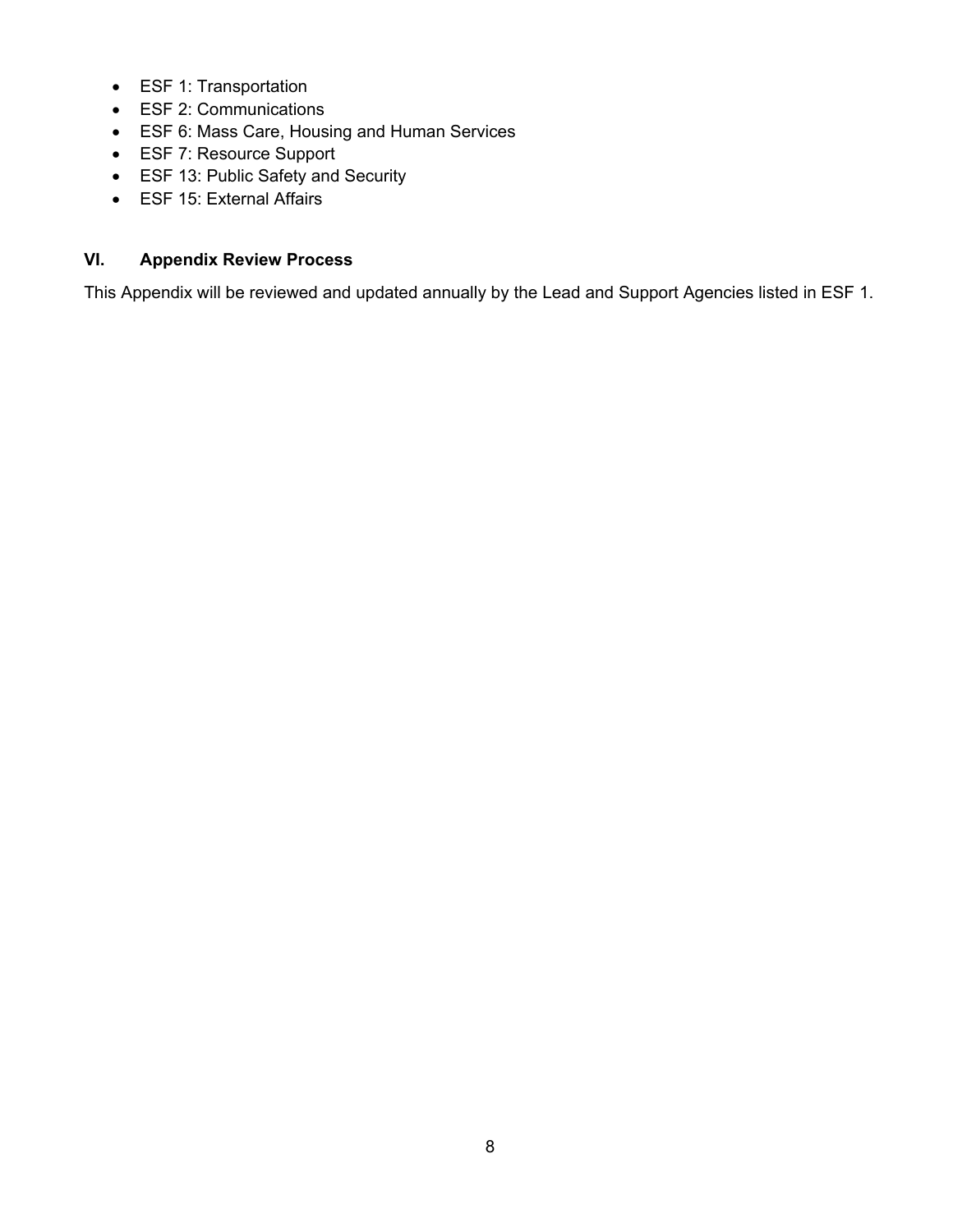| 002330503       | 7989 | RIDGES RD        | BH1             |
|-----------------|------|------------------|-----------------|
| 002330501       | 7995 | <b>RIDGES RD</b> | BH1             |
| 002330411       | 8001 | <b>RIDGES RD</b> | BH1             |
| 002330409       | 8007 | <b>RIDGES RD</b> | <b>BH1</b>      |
| 002330407B      | 8013 | <b>RIDGES RD</b> | BH1             |
| 002330404       | 8025 | <b>RIDGES RD</b> | BH1             |
| 002330403       | 8029 | <b>RIDGES RD</b> | BH1             |
| 002330402       | 8033 | <b>RIDGES RD</b> | BH1             |
| 002330401       | 8035 | <b>RIDGES RD</b> | BH1             |
| 002330400B      | 8037 | <b>RIDGES RD</b> | BH1             |
| 002330310       | 8045 | <b>RIDGES RD</b> | BH1             |
| 002330309       | 8051 | <b>RIDGES RD</b> | BH1             |
| 002330308       | 8053 | <b>RIDGES RD</b> | BH1             |
| 002330307       | 8055 | <b>RIDGES RD</b> | BH1             |
| 002330305       | 8061 | <b>RIDGES RD</b> | BH1             |
| 002330303A      | 8063 | <b>RIDGES RD</b> | BH1             |
| 002330300A      | 8081 | <b>RIDGES RD</b> | BH1             |
| 002330211       | 8087 | <b>RIDGES RD</b> | BH1             |
| 002330205       | 8091 | <b>RIDGES RD</b> | BH1             |
| 002330201A1     | 8095 | <b>RIDGES RD</b> | BH1             |
| 0020321302813B  | 8096 | <b>RIDGES RD</b> | BH <sub>1</sub> |
| 0020321302812B2 | 8100 | <b>RIDGES RD</b> | BH1             |
| 0020321302813E3 | 8119 | <b>RIDGES RD</b> | BH1             |
| 002120001B      | 8151 | <b>RIDGES RD</b> | BH1             |
| 002120002B      | 8151 | <b>RIDGES RD</b> | BH1             |
| 002120003B      | 8151 | <b>RIDGES RD</b> | BH <sub>1</sub> |
| 002120004B      | 8151 | <b>RIDGES RD</b> | BH1             |
| 002120005B      | 8151 | <b>RIDGES RD</b> | BH <sub>1</sub> |
| 002120006B      | 8151 | <b>RIDGES RD</b> | BH <sub>1</sub> |
| 002120007B      | 8151 | <b>RIDGES RD</b> | BH <sub>1</sub> |
| 002120008B      | 8151 | <b>RIDGES RD</b> | BH <sub>1</sub> |
| 002120009B      | 8151 | <b>RIDGES RD</b> | BH1             |
| 002120010B      | 8151 | <b>RIDGES RD</b> | BH <sub>1</sub> |
| 002120011B      | 8151 | <b>RIDGES RD</b> | BH <sub>1</sub> |
| 002120012B      | 8151 | <b>RIDGES RD</b> | BH <sub>1</sub> |
| 002120014B      | 8151 | <b>RIDGES RD</b> | BH <sub>1</sub> |
| 002120015B      | 8151 | <b>RIDGES RD</b> | BH <sub>1</sub> |
| 002120016B      | 8151 | <b>RIDGES RD</b> | BH1             |
| 002120017B      | 8151 | <b>RIDGES RD</b> | BH1             |
| 002120018B      | 8151 | <b>RIDGES RD</b> | BH1             |
| 002120019B      | 8151 | <b>RIDGES RD</b> | BH1             |
| 002120020B      | 8151 | <b>RIDGES RD</b> | BH1             |
| 002120021B      | 8151 | <b>RIDGES RD</b> | BH <sub>1</sub> |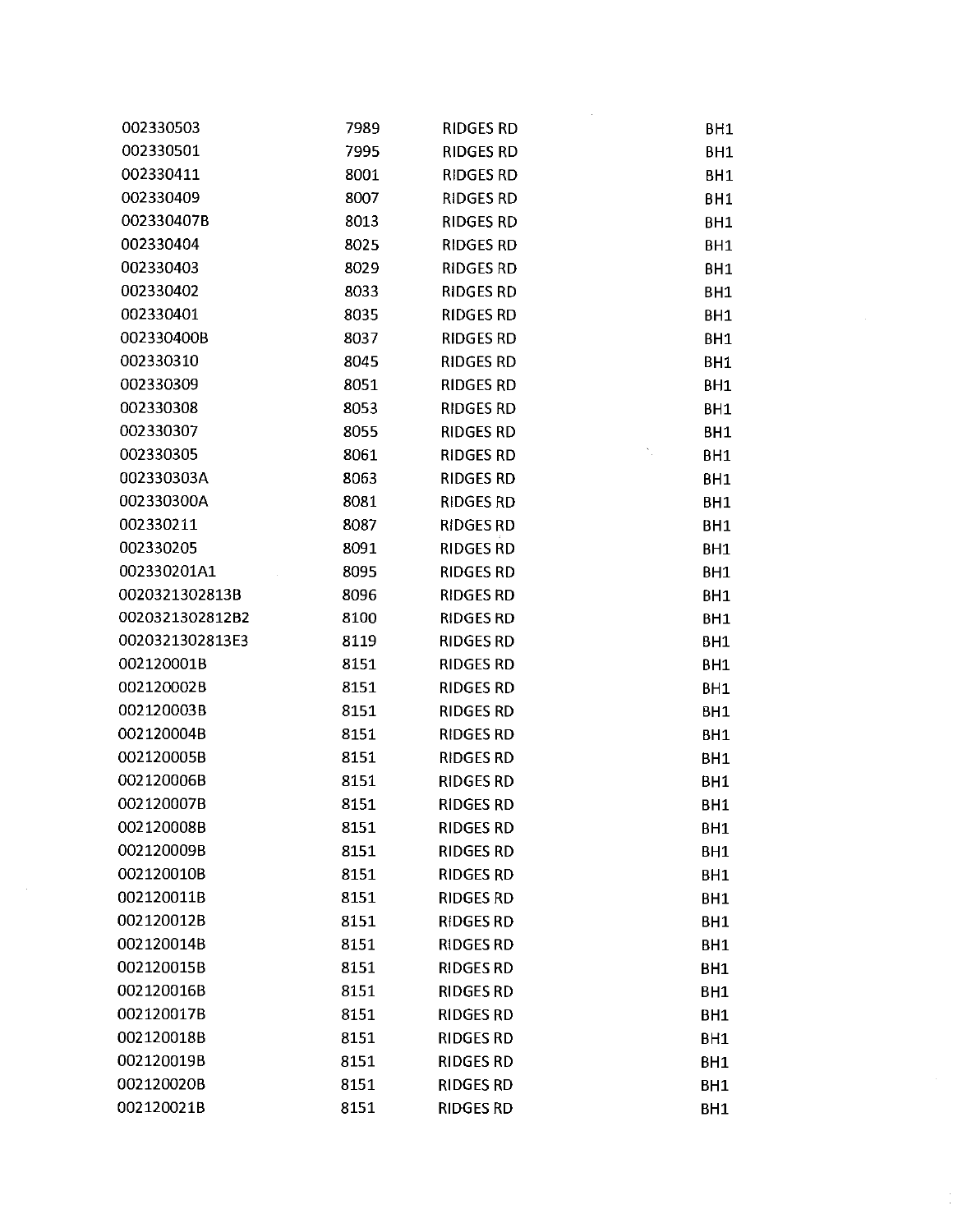| 002120022B | 8151 | <b>RIDGES RD</b> | BH1             |
|------------|------|------------------|-----------------|
| 002120023B | 8151 | RIDGES RD        | BH1             |
| 002120001A | 8155 | <b>RIDGES RD</b> | BH1             |
| 002120002A | 8155 | <b>RIDGES RD</b> | BH1             |
| 002120003A | 8155 | <b>RIDGES RD</b> | BH1             |
| 002120004A | 8155 | <b>RIDGES RD</b> | BH1             |
| 002120005A | 8155 | <b>RIDGES RD</b> | BH1             |
| 002120006A | 8155 | <b>RIDGES RD</b> | BH1             |
| 002120007A | 8155 | <b>RIDGES RD</b> | BH1             |
| 002120008A | 8155 | <b>RIDGES RD</b> | BH <sub>1</sub> |
| 002120009A | 8155 | <b>RIDGES RD</b> | BH1             |
| 002120010A | 8155 | <b>RIDGES RD</b> | BH1             |
| 002120011A | 8155 | <b>RIDGES RD</b> | BH1             |
| 002120012A | 8155 | <b>RIDGES RD</b> | BH1             |
| 002120014A | 8155 | <b>RIDGES RD</b> | BH1             |
| 002120015A | 8155 | <b>RIDGES RD</b> | BH1             |
| 002120016A | 8155 | <b>RIDGES RD</b> | BH1             |
| 002120017A | 8155 | <b>RIDGES RD</b> | BH1             |
| 002120018A | 8155 | <b>RIDGES RD</b> | BH1             |
| 002120019A | 8155 | <b>RIDGES RD</b> | BH1             |
| 002120020A | 8155 | <b>RIDGES RD</b> | BH1             |
| 002120021A | 8155 | <b>RIDGES RD</b> | BH1             |
| 002120301C | 8159 | <b>RIDGES RD</b> | BH1             |
| 002120302C | 8159 | <b>RIDGES RD</b> | BH1             |
| 002120303C | 8159 | <b>RIDGES RD</b> | BH1             |
| 002120304C | 8159 | <b>RIDGES RD</b> | BH1             |
| 002120305C | 8159 | <b>RIDGES RD</b> | BH <sub>1</sub> |
| 002120306C | 8159 | <b>RIDGES RD</b> | BH1             |
| 002120307C | 8159 | <b>RIDGES RD</b> | BH1             |
| 002120308C | 8159 | <b>RIDGES RD</b> | BH <sub>1</sub> |
| 002120309C | 8159 | <b>RIDGES RD</b> | BH1             |
| 002120310C | 8159 | <b>RIDGES RD</b> | BH1             |
| 002120311C | 8159 | <b>RIDGES RD</b> | BH <sub>1</sub> |
| 002120312C | 8159 | <b>RIDGES RD</b> | BH <sub>1</sub> |
| 002120314C | 8159 | <b>RIDGES RD</b> | BH1             |
| 002120315C | 8159 | <b>RIDGES RD</b> | BH1             |
| 002120316C | 8159 | <b>RIDGES RD</b> | BH <sub>1</sub> |
| 002120317C | 8159 | <b>RIDGES RD</b> | BH1             |
| 002120318C | 8159 | <b>RIDGES RD</b> | BH1             |
| 002120401D | 8163 | <b>RIDGES RD</b> | BH <sub>1</sub> |
| 002120402D | 8163 | <b>RIDGES RD</b> | BH <sub>1</sub> |
| 002120403D | 8163 | <b>RIDGES RD</b> | BH1             |
| 002120404D | 8163 | <b>RIDGES RD</b> | BH1             |

 $\label{eq:2.1} \frac{1}{\sqrt{2}}\left(\frac{1}{\sqrt{2}}\right)^{2} \left(\frac{1}{\sqrt{2}}\right)^{2} \left(\frac{1}{\sqrt{2}}\right)^{2} \left(\frac{1}{\sqrt{2}}\right)^{2} \left(\frac{1}{\sqrt{2}}\right)^{2} \left(\frac{1}{\sqrt{2}}\right)^{2} \left(\frac{1}{\sqrt{2}}\right)^{2} \left(\frac{1}{\sqrt{2}}\right)^{2} \left(\frac{1}{\sqrt{2}}\right)^{2} \left(\frac{1}{\sqrt{2}}\right)^{2} \left(\frac{1}{\sqrt{2}}\right)^{2} \left(\$ 

 $\mathcal{L}_{\text{max}}$ 

 $\label{eq:2} \frac{1}{\sqrt{2}}\sum_{i=1}^n\frac{1}{\sqrt{2}}\sum_{i=1}^n\frac{1}{\sqrt{2}}\sum_{i=1}^n\frac{1}{\sqrt{2}}\sum_{i=1}^n\frac{1}{\sqrt{2}}\sum_{i=1}^n\frac{1}{\sqrt{2}}\sum_{i=1}^n\frac{1}{\sqrt{2}}\sum_{i=1}^n\frac{1}{\sqrt{2}}\sum_{i=1}^n\frac{1}{\sqrt{2}}\sum_{i=1}^n\frac{1}{\sqrt{2}}\sum_{i=1}^n\frac{1}{\sqrt{2}}\sum_{i=1}^n\frac{1$ 

k)<br>M

i<br>S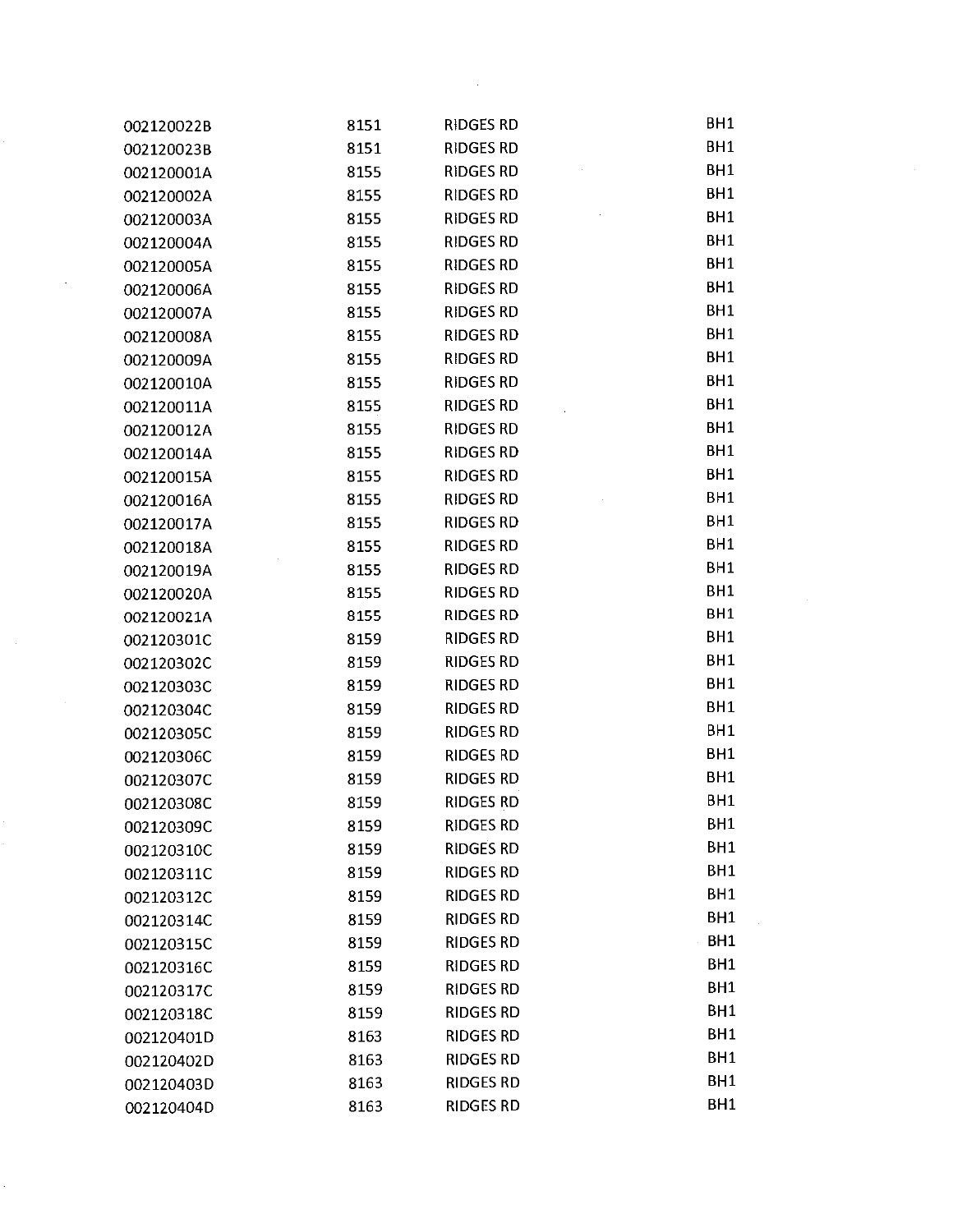| 002120405D      | 8163 | <b>RIDGES RD</b>    | BH1             |
|-----------------|------|---------------------|-----------------|
| 002120406D      | 8163 | RIDGES RD           | BH1             |
| 002120407D      | 8163 | <b>RIDGES RD</b>    | BH1             |
| 002120408D      | 8163 | <b>RIDGES RD</b>    | BH1             |
| 002300006       | 8171 | RIDGES RD           | BH1             |
| 002300007       | 8177 | <b>RIDGES RD</b>    | BH <sub>1</sub> |
| 002300008       | 8181 | <b>RIDGES RD</b>    | BH1             |
| 002300001       | 8209 | <b>RIDGES RD</b>    | BH1             |
| 0020316302843C  | 8235 | <b>RIDGES RD</b>    | BH <sub>1</sub> |
| 0020311302811H  | 8794 | CANA COVE RD        | BH <sub>2</sub> |
| 0020311302811M  | 8795 | CANA COVE RD        | BH <sub>2</sub> |
| 0020311302811G  | 8860 | <b>CANA COVE RD</b> | BH <sub>2</sub> |
| 0020311302811G2 | 8862 | <b>CANA COVE RD</b> | BH <sub>2</sub> |
| 0020311302811X  | 8866 | CANA COVE RD        | BH <sub>2</sub> |
| 0020311302811G1 | 8870 | <b>CANA COVE RD</b> | BH <sub>2</sub> |
| 0020311302811W  | 8874 | <b>CANA COVE RD</b> | BH <sub>2</sub> |
| 0020311302811S1 | 8875 | <b>CANA COVE RD</b> | BH <sub>2</sub> |
| 0020311302811V  | 8876 | <b>CANA COVE RD</b> | BH <sub>2</sub> |
| 0020311302811U  | 8878 | <b>CANA COVE RD</b> | BH <sub>2</sub> |
| 0020311302811E  | 8886 | <b>CANA COVE RD</b> | BH <sub>2</sub> |
| 0020311302811D  | 8890 | <b>CANA COVE RD</b> | BH <sub>2</sub> |
| 0020311302811L  | 8892 | <b>CANA COVE RD</b> | BH <sub>2</sub> |
| 0020311302811R  | 8910 | <b>CANA COVE RD</b> | BH <sub>2</sub> |
| 0020311302811B1 | 8777 | EAST CANA ISLAND RD | BH <sub>2</sub> |
| 0020311302811   | 8800 | EAST CANA ISLAND RD | BH <sub>2</sub> |
| 2816227000207   | 948  | MEMORIAL DR         | CSB1            |
| 2816227000208   | 1006 | <b>MEMORIAL DR</b>  | CSB1            |
| 2816227000209   | 1014 | MEMORIAL DR         | CSB1            |
| 2816231000802   | 1020 | <b>MEMORIAL DR</b>  | CSB1            |
| 2816231000801   | 1030 | <b>MEMORIAL DR</b>  | CSB1            |
| 2816231000702   | 1034 | <b>MEMORIAL DR</b>  | CSB1            |
| 2816231000701   | 1106 | <b>MEMORIAL DR</b>  | CSB1            |
| 2816231000600   | 1114 | <b>MEMORIAL DR</b>  | CSB1            |
| 2816231000502   | 1124 | <b>MEMORIAL DR</b>  | CSB1            |
| 2816231000403   | 1204 | <b>MEMORIAL DR</b>  | CSB1            |
| 2816231000401   | 1212 | <b>MEMORIAL DR</b>  | CSB1            |
| 2816231000303   | 1216 | <b>MEMORIAL DR</b>  | CSB1            |
| 2816231000302   | 1222 | <b>MEMORIAL DR</b>  | CSB1            |
| 2816231000301   | 1236 | <b>MEMORIAL DR</b>  | CSB1            |
| 2816231000226   | 1304 | <b>MEMORIAL DR</b>  | CSB1            |
| 2816231000227   | 1312 | <b>MEMORIAL DR</b>  | CSB1            |
| 2816231000228   | 1322 | MEMORIAL DR         | CSB1            |
| 2816230000223   | 1344 | MEMORIAL DR         | CSB1            |

 $\hat{\mathcal{A}}$ 

 $\mathcal{L}^{\text{max}}_{\text{max}}$ 

 $\label{eq:2.1} \frac{1}{\sqrt{2}}\int_{\mathbb{R}^3}\frac{1}{\sqrt{2}}\left(\frac{1}{\sqrt{2}}\right)^2\frac{1}{\sqrt{2}}\left(\frac{1}{\sqrt{2}}\right)^2\frac{1}{\sqrt{2}}\left(\frac{1}{\sqrt{2}}\right)^2\frac{1}{\sqrt{2}}\left(\frac{1}{\sqrt{2}}\right)^2.$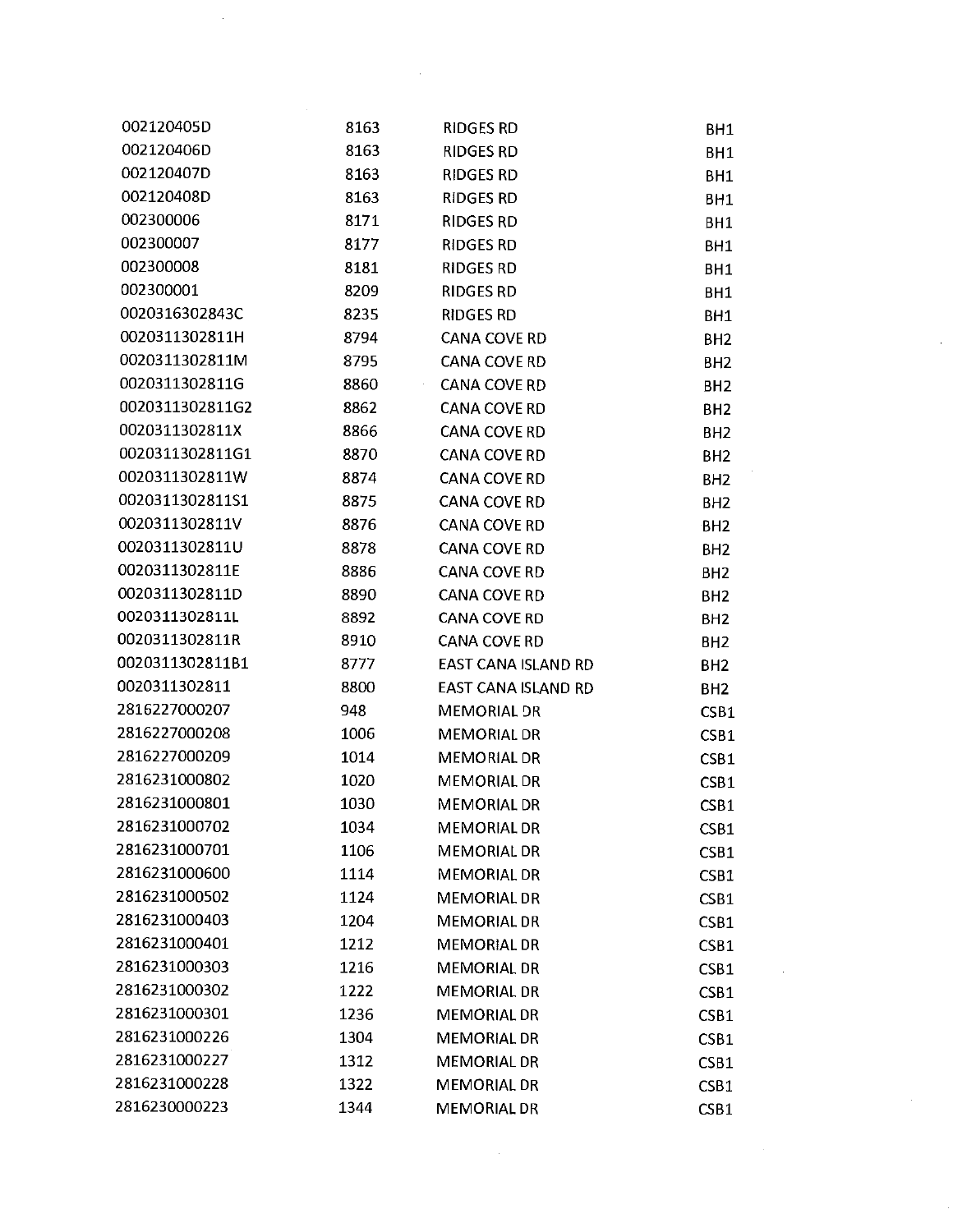| 2816230000224  | 1350 | <b>MEMORIAL DR</b>   | CSB1             |
|----------------|------|----------------------|------------------|
| 2812205021401  | 1320 | UTAH ST              | CSB1             |
| 2813216050600  | 1012 | 19TH S PL            | CSB <sub>2</sub> |
| 2813216041200  | 1015 | 19TH S PL            | CSB <sub>2</sub> |
| 2813216050500  | 1028 | 19TH S PL            | CSB <sub>2</sub> |
| 2813216041300  | 1031 | 19TH S PL            | CSB <sub>2</sub> |
| 2813216050400  | 1038 | 19TH S PL            | CSB <sub>2</sub> |
| 2813216041400  | 1041 | 19TH S PL            | CSB <sub>2</sub> |
| 2813216041500  | 1051 | 19TH S PL            | CSB <sub>2</sub> |
| 2813216050201  | 1054 | 19TH S PL            | CSB <sub>2</sub> |
| 2813216041600  | 1105 | 19TH S PL            | CSB <sub>2</sub> |
| 2813216041700  | 1117 | 19TH S PL            | CSB <sub>2</sub> |
| 2813216041800  | 1125 | 19TH S PL            | CSB <sub>2</sub> |
| 2813216030100  | 1714 | <b>MEMORIAL DR</b>   | CSB <sub>2</sub> |
| 2813216060100  | 1725 | <b>MEMORIAL DR</b>   | CSB <sub>2</sub> |
| 2813216060200  | 1737 | <b>MEMORIAL DR</b>   | CSB <sub>2</sub> |
| 2813216040100  | 1742 | <b>MEMORIAL DR</b>   | CSB <sub>2</sub> |
| 2813216060300  | 1749 | <b>MEMORIAL DR</b>   | CSB <sub>2</sub> |
| 2813216060400  | 1761 | <b>MEMORIAL DR</b>   | CSB <sub>2</sub> |
| 2813216060500  | 1767 | <b>MEMORIAL DR</b>   | CSB <sub>2</sub> |
| 2813216041900  | 1770 | <b>MEMORIAL DR</b>   | CSB <sub>2</sub> |
| 2813216060600  | 1801 | <b>MEMORIAL DR</b>   | CSB <sub>2</sub> |
| 2813216060700  | 1811 | <b>MEMORIAL DR</b>   | CSB <sub>2</sub> |
| 2813216050101  | 1814 | <b>MEMORIAL DR</b>   | CSB <sub>2</sub> |
| 2813216060800  | 1819 | <b>MEMORIAL DR</b>   | CSB <sub>2</sub> |
| 2813216060900  | 1829 | <b>MEMORIAL DR</b>   | CSB <sub>2</sub> |
| 2813216051101  | 1836 | <b>MEMORIAL DR</b>   | CSB <sub>2</sub> |
| 2813216061000  | 1841 | <b>MEMORIAL DR</b>   | CSB <sub>2</sub> |
| 2813216051000  | 1848 | <b>MEMORIAL DR</b>   | CSB <sub>2</sub> |
| 2813216061101  | 1855 | <b>MEMORIAL DR</b>   | CSB <sub>2</sub> |
| 2813216061301  | 1861 | <b>MEMORIAL DR</b>   | CSB <sub>2</sub> |
| 2813216050801A | 1862 | <b>MEMORIAL DR</b>   | CSB <sub>2</sub> |
| 2813216061401  | 1867 | <b>MEMORIAL DR</b>   | CSB <sub>2</sub> |
| 2813216041100  | 1727 | <b>WASHINGTON DR</b> | CSB <sub>2</sub> |
| 2813205021000  | 12   | ALABAMA ST           | CSB <sub>3</sub> |
| 2813205020801  | 28   | <b>ALABAMA ST</b>    | CSB <sub>3</sub> |
| 2813205020601  | 110  | <b>ALABAMA ST</b>    | CSB <sub>3</sub> |
| 2813205020500  | 120  | <b>ALABAMA ST</b>    | CSB3             |
| 2813205020400  | 126  | <b>ALABAMA ST</b>    | CSB <sub>3</sub> |
| 2813205020201  | 136  | <b>ALABAMA ST</b>    | CSB <sub>3</sub> |
| 2813205020101  | 212  | <b>ALABAMA ST</b>    | CSB <sub>3</sub> |
| 2813205010100  | 33   | <b>BLUEBIRD DR</b>   | CSB <sub>3</sub> |
| 2813205010601  | 207  | <b>BLUEBIRD DR</b>   | CSB <sub>3</sub> |

 $\epsilon$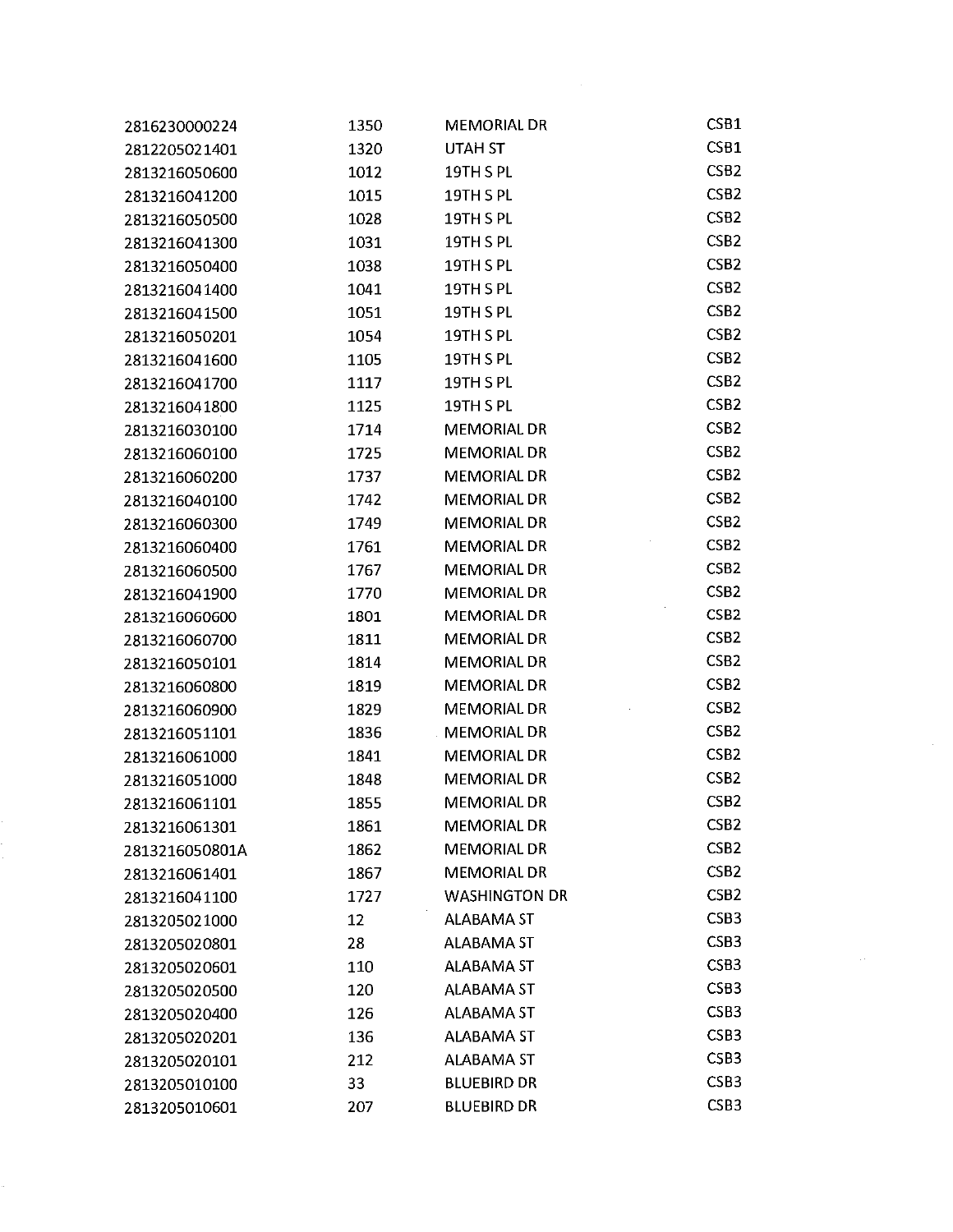| 2816461001701  | 147  | <b>JUNIPER W ST</b> | CSB4             |
|----------------|------|---------------------|------------------|
| 2814655020101  | 133  | LANSING N AV        | CSB4             |
| 2813215020301  | 801  | 16TH S CT           | CSB <sub>5</sub> |
| 2813215021000  | 802  | 16TH S CT           | CSB <sub>5</sub> |
| 2813215021100  | 808  | 16TH S CT           | CSB <sub>5</sub> |
| 2813215020201  | 809  | 16TH S CT           | CSB <sub>5</sub> |
| 2813215021200  | 812  | 16TH S CT           | CSB <sub>5</sub> |
| 2813215021300  | 818  | 16TH S CT           | CSB <sub>5</sub> |
| 2813215020100A | 819  | 16TH S CT           | CSB5             |
| 2813215021400  | 826  | 16TH S CT           | CSB <sub>5</sub> |
| 2813215021500  | 836  | 16TH S CT           | CSB <sub>5</sub> |
| 2816230000218A | 837  | 16TH S CT           | CSB <sub>5</sub> |
| 2816230000217  | 845  | 16TH S CT           | CSB <sub>5</sub> |
| 2813215021600  | 848  | 16TH S CT           | CSB <sub>5</sub> |
| 2816230000216  | 855  | 16TH S CT           | CSB <sub>5</sub> |
| 2813215021700  | 860  | 16TH S CT           | CSB <sub>5</sub> |
| 2813215010109  | 867  | 16TH S CT           | CSB <sub>5</sub> |
| 2813215010110  | 867  | 16TH S CT           | CSB5             |
| 2813215010111  | 867  | 16TH S CT           | CSB <sub>5</sub> |
| 2813215010112  | 867  | 16TH S CT           | CSB <sub>5</sub> |
| 2813215010105  | 877  | 16TH S CT           | CSB <sub>5</sub> |
| 2813215010106  | 877  | 16TH S CT           | CSB <sub>5</sub> |
| 2813215010107  | 877  | 16TH S CT           | CSB <sub>5</sub> |
| 2813215010108  | 877  | 16TH S CT           | CSB <sub>5</sub> |
| 2813215010101  | 887  | 16TH S CT           | CSB <sub>5</sub> |
| 2813215010102  | 887  | 16TH S CT           | CSB <sub>5</sub> |
| 2813215010103  | 887  | 16TH S CT           | CSB <sub>5</sub> |
| 2813215010104  | 887  | 16TH S CT           | CSB <sub>5</sub> |
| 2816230000210  | 1512 | MEMORIAL DR         | CSB <sub>5</sub> |
| 2816230000211  | 1520 | MEMORIAL DR         | CSB <sub>5</sub> |
| 2816230000212  | 1522 | <b>MEMORIAL DR</b>  | CSB <sub>5</sub> |
| 2816230000214  | 1534 | <b>MEMORIAL DR</b>  | CSB <sub>5</sub> |
| 2816230000215  | 1544 | <b>MEMORIAL DR</b>  | CSB <sub>5</sub> |
| 2815085001502  | 15   | <b>UTOPIA CI</b>    | CSB <sub>5</sub> |
| 2815085001510  | 23   | <b>UTOPIA CI</b>    | CSB <sub>5</sub> |
| 2815085001503  | 25   | <b>UTOPIA CI</b>    | CSB <sub>5</sub> |
| 2815085001504  | 35   | <b>UTOPIA CI</b>    | CSB <sub>5</sub> |
| 2815085001505  | 45   | <b>UTOPIA CI</b>    | CSB <sub>5</sub> |
| 2815085001506  | 55   | <b>UTOPIA CI</b>    | CSB <sub>5</sub> |
| 2815085001508  | 75   | <b>UTOPIA CI</b>    | CSB <sub>5</sub> |
| 2813212001401  | 309  | 15TH S CT           | CSB6             |
| 2813212001301  | 317  | 15TH S CT           | CSB6             |
| 2813212001200  | 325  | 15TH S CT           | CSB6             |
|                |      |                     |                  |

 $\label{eq:2.1} \frac{1}{\sqrt{2}}\int_{0}^{\infty}\frac{1}{\sqrt{2\pi}}\left(\frac{1}{\sqrt{2\pi}}\int_{0}^{\infty}\frac{1}{\sqrt{2\pi}}\left(\frac{1}{\sqrt{2\pi}}\int_{0}^{\infty}\frac{1}{\sqrt{2\pi}}\right)\frac{1}{\sqrt{2\pi}}\right)\frac{d\theta}{\sqrt{2\pi}}\,d\theta.$ 

 $\mathcal{L}^{\text{max}}_{\text{max}}$  and  $\mathcal{L}^{\text{max}}_{\text{max}}$ 

 $\label{eq:2} \frac{1}{\sqrt{2}}\left(\frac{1}{\sqrt{2}}\right)^2\left(\frac{1}{\sqrt{2}}\right)^2\left(\frac{1}{\sqrt{2}}\right)^2.$ 

 $\overline{\phantom{a}}$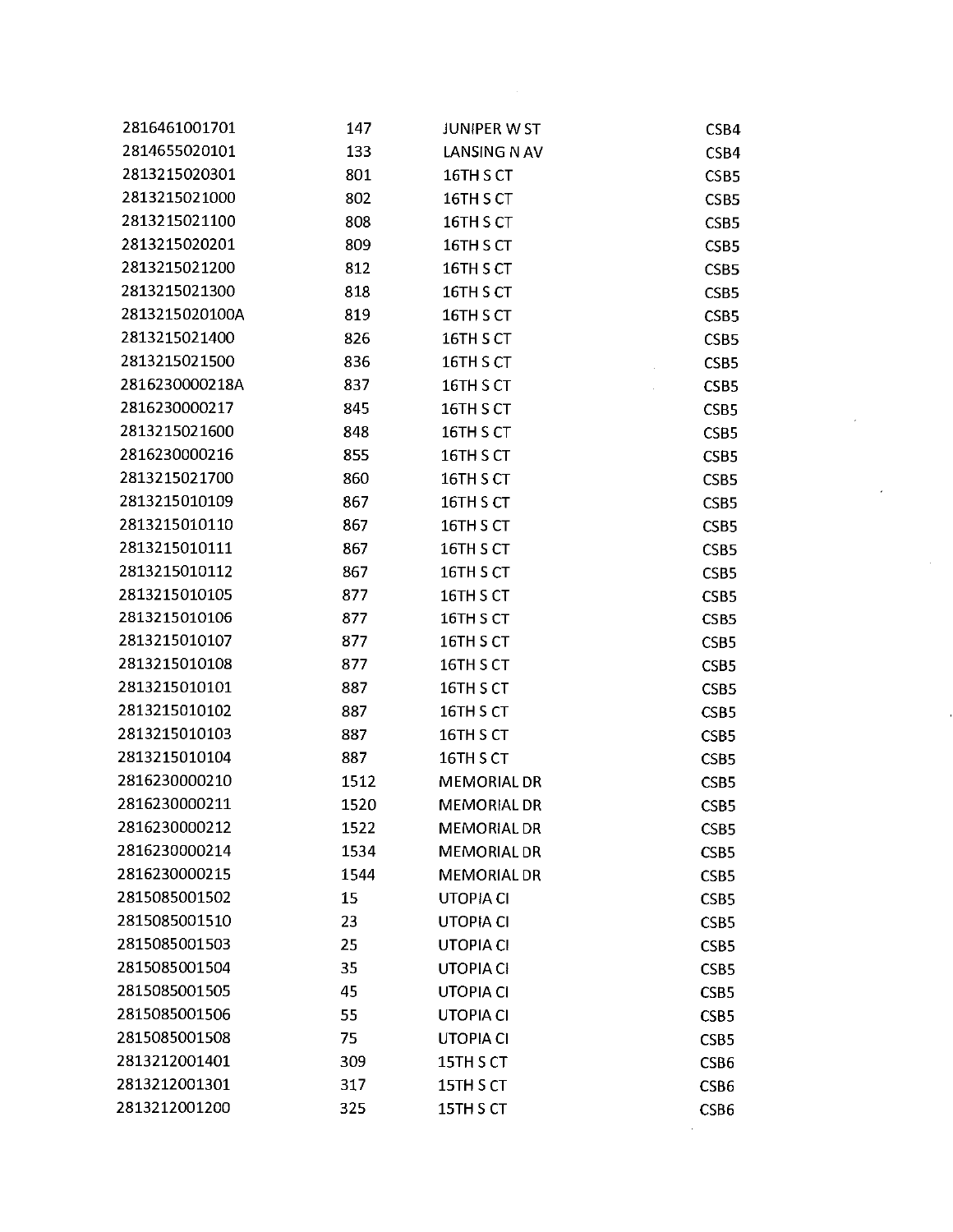| 2813212001100  | 333  | 15TH S CT              | CSB6             |
|----------------|------|------------------------|------------------|
| 2813212001000  | 339  | 15TH S CT              | CSB6             |
| 2813212000400  | 342  | 15TH S CT              | CSB <sub>6</sub> |
| 2813212000900  | 343  | 15TH S CT              | CSB6             |
| 2813212000800  | 349  | 15TH S CT              | CSB6             |
| 2813212000500  | 350  | 15TH S CT              | CSB6             |
| 2813212000601  | 354  | 15TH S CT              | CSB6             |
| 2816229000103  | 1531 | <b>MICHIGAN ST</b>     | CSB6             |
| 2816229000109  | 1534 | PENNSYLVANIA ST        | CSB <sub>6</sub> |
| 2813212000300  | 1543 | PENNSYLVANIA ST        | CSB6             |
| 2816229000110  | 1544 | PENNSYLVANIA ST        | CSB6             |
| 2813212000200  | 1551 | PENNSYLVANIA ST        | CSB6             |
| 2816229000111  | 1554 | PENNSYLVANIA ST        | CSB <sub>6</sub> |
| 2813212000100  | 1559 | PENNSYLVANIA ST        | CSB6             |
| 2816229000123  | 1536 | RHODE ISLAND ST        | CSB6             |
| 2816229000124  | 1548 | RHODE ISLAND ST        | CSB6             |
| 2816230000101  | 1551 | <b>RHODE ISLAND ST</b> | CSB6             |
| 2816229000127  | 1556 | RHODE ISLAND ST        | CSB <sub>6</sub> |
| 2816229000129  | 1562 | RHODE ISLAND ST        | CSB6             |
| 2816476000821  | 600  | <b>NAUTICAL DR</b>     | CSB7             |
| 2816477000509  | 500  | VINE E CT              | CSB7             |
| 2816477000510  | 510  | VINE E CT              | CSB7             |
| 2816477000511  | 520  | <b>VINE E CT</b>       | CSB7             |
| 2816477000512  | 530  | <b>VINE E CT</b>       | CSB7             |
| 2816477000505  | 535  | VINE E CT              | CSB7             |
| 2816477000513  | 540  | VINE E CT              | CSB7             |
| 2816477000514  | 548  | VINE E CT              | CSB7             |
| 2816477000515  | 606  | VINE E CT              | CSB7             |
| 2816477000502  | 615  | VINE E CT              | CSB7             |
| 2816477000516  | 618  | VINE E CT              | $CSB7$ .         |
| 2816477000517  | 628  | VINE E CT              | CSB7             |
| 2816477000518  | 638  | <b>VINE E CT</b>       | CSB7             |
| 2816477000521  | 648  | <b>VINE E CT</b>       | CSB7             |
| 2814095006400  | 524  | <b>WALNUT E DR</b>     | CSB7             |
| 2812332501103  | 311  | 1ST S AV               | CSB8             |
| 2812332502201  | 323  | 1STS AV                | CSB8             |
| 2816510000100B | 1263 | <b>TACOMA BEACH RD</b> | CSB <sub>9</sub> |
| 2812808001001  | 1266 | <b>TACOMA BEACH RD</b> | CSB9             |
| 2816510000100C | 1275 | <b>TACOMA BEACH RD</b> | CSB9             |
| 2812808001301  | 1334 | <b>TACOMA BEACH RD</b> | CSB <sub>9</sub> |
| 28165101100A1  | 1500 | <b>TACOMA BEACH RD</b> | CSB9             |
| 28165101100A2  | 1500 | <b>TACOMA BEACH RD</b> | CSB9             |
| 28165101100B1  | 1500 | <b>TACOMA BEACH RD</b> | CSB <sub>9</sub> |
|                |      |                        |                  |

 $\label{eq:2.1} \frac{1}{\sqrt{2}}\left(\frac{1}{\sqrt{2}}\right)^{2} \left(\frac{1}{\sqrt{2}}\right)^{2} \left(\frac{1}{\sqrt{2}}\right)^{2} \left(\frac{1}{\sqrt{2}}\right)^{2} \left(\frac{1}{\sqrt{2}}\right)^{2} \left(\frac{1}{\sqrt{2}}\right)^{2} \left(\frac{1}{\sqrt{2}}\right)^{2} \left(\frac{1}{\sqrt{2}}\right)^{2} \left(\frac{1}{\sqrt{2}}\right)^{2} \left(\frac{1}{\sqrt{2}}\right)^{2} \left(\frac{1}{\sqrt{2}}\right)^{2} \left(\$ 

 $\label{eq:2.1} \frac{1}{\sqrt{2}}\int_{0}^{\infty} \frac{1}{\sqrt{2\pi}}\left(\frac{1}{\sqrt{2\pi}}\right)^{2} \frac{1}{\sqrt{2\pi}}\int_{0}^{\infty} \frac{1}{\sqrt{2\pi}}\left(\frac{1}{\sqrt{2\pi}}\right)^{2} \frac{1}{\sqrt{2\pi}}\int_{0}^{\infty} \frac{1}{\sqrt{2\pi}}\frac{1}{\sqrt{2\pi}}\frac{1}{\sqrt{2\pi}}\frac{1}{\sqrt{2\pi}}\frac{1}{\sqrt{2\pi}}\frac{1}{\sqrt{2\pi}}\frac{1}{\sqrt{2\pi$ 

 $\mathcal{A}^{\text{out}}$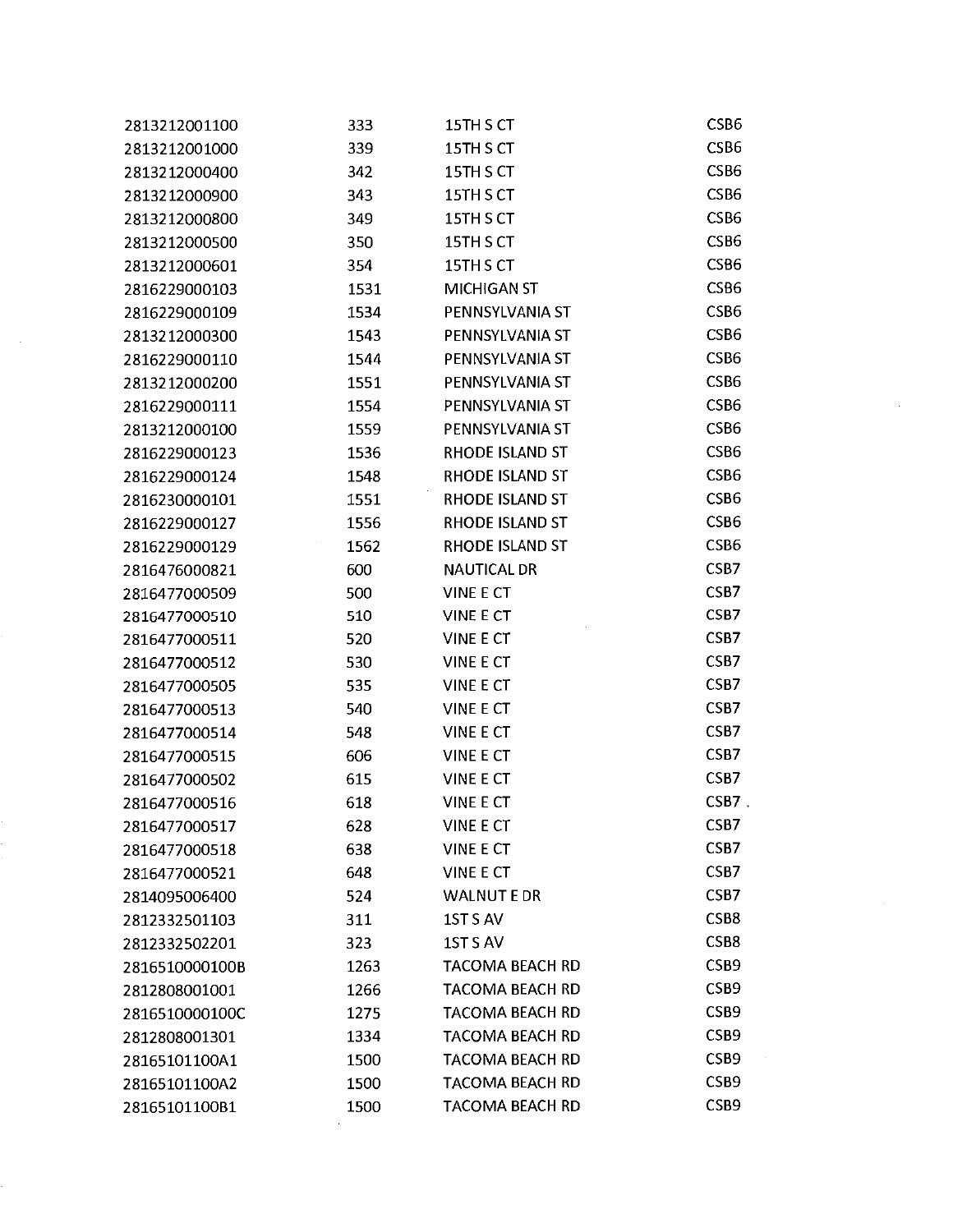| 28165101100B21 | 1500 | TACOMA BEACH RD        | CSB9             |
|----------------|------|------------------------|------------------|
| 28165101100B22 | 1500 | <b>TACOMA BEACH RD</b> | CSB9             |
| 28165101100C1  | 1500 | <b>TACOMA BEACH RD</b> | CSB9             |
| 28165101100C2  | 1500 | <b>TACOMA BEACH RD</b> | CSB9             |
| 28165101100C3  | 1500 | <b>TACOMA BEACH RD</b> | CSB9             |
| 28165101100C4  | 1500 | <b>TACOMA BEACH RD</b> | CSB9             |
| 28165101100D1  | 1500 | <b>TACOMA BEACH RD</b> | CSB9             |
| 28165101100D2  | 1500 | <b>TACOMA BEACH RD</b> | CSB9             |
| 28165101100D3  | 1500 | <b>TACOMA BEACH RD</b> | CSB9             |
| 28165101100D4  | 1500 | TACOMA BEACH RD        | CSB9             |
| 2816510110101  | 1500 | TACOMA BEACH RD        | CSB9             |
| 2816510110102  | 1500 | <b>TACOMA BEACH RD</b> | CSB9             |
| 2816510110103  | 1500 | <b>TACOMA BEACH RD</b> | CSB9             |
| 2816510110104  | 1500 | TACOMA BEACH RD        | CSB9             |
| 2816510110201  | 1500 | <b>TACOMA BEACH RD</b> | CSB9             |
| 2816510110202  | 1500 | <b>TACOMA BEACH RD</b> | CSB9             |
| 2816510110203  | 1500 | <b>TACOMA BEACH RD</b> | CSB9             |
| 2816510110204  | 1500 | <b>TACOMA BEACH RD</b> | CSB9             |
| 2816510110301  | 1500 | <b>TACOMA BEACH RD</b> | CSB <sub>9</sub> |
| 2816510110302  | 1500 | TACOMA BEACH RD        | CSB9             |
| 2816510110303  | 1500 | <b>TACOMA BEACH RD</b> | CSB9             |
| 2816510110304  | 1500 | <b>TACOMA BEACH RD</b> | CSB <sub>9</sub> |
| 2816510110401  | 1500 | <b>TACOMA BEACH RD</b> | CSB <sub>9</sub> |
| 2816510110402  | 1500 | <b>TACOMA BEACH RD</b> | CSB9             |
| 2816510110403  | 1500 | <b>TACOMA BEACH RD</b> | CSB <sub>9</sub> |
| 2816510110404  | 1500 | <b>TACOMA BEACH RD</b> | CSB <sub>9</sub> |
| 2816510110501  | 1500 | <b>TACOMA BEACH RD</b> | CSB9             |
| 2816510110502  | 1500 | <b>TACOMA BEACH RD</b> | CSB <sub>9</sub> |
| 2816510110503  | 1500 | <b>TACOMA BEACH RD</b> | CSB <sub>9</sub> |
| 2816510110504  | 1500 | TACOMA BEACH RD        | CSB9             |
| 2816510110601  | 1500 | <b>TACOMA BEACH RD</b> | CSB <sub>9</sub> |
| 2816510110602  | 1500 | TACOMA BEACH RD        | CSB <sub>9</sub> |
| 2816510110603  | 1500 | <b>TACOMA BEACH RD</b> | CSB9             |
| 2816510110604  | 1500 | <b>TACOMA BEACH RD</b> | CSB <sub>9</sub> |
| 2816510120113  | 1500 | <b>TACOMA BEACH RD</b> | CSB9             |
| 2816510120117  | 1541 | TACOMA BEACH RD        | CSB9             |
| 2816510120115  | 1545 | <b>TACOMA BEACH RD</b> | CSB <sub>9</sub> |
| 2816510120119  | 1546 | <b>TACOMA BEACH RD</b> | CSB <sub>9</sub> |
| 2816510120120  | 1548 | <b>TACOMA BEACH RD</b> | CSB9             |
| 2816510120110  | 1557 | <b>TACOMA BEACH RD</b> | CSB <sub>9</sub> |
| 2816510120107  | 1563 | <b>TACOMA BEACH RD</b> | CSB9             |
| 2816510120106  | 1565 | TACOMA BEACH RD        | CSB <sub>9</sub> |
| 2816510120105  | 1567 | <b>TACOMA BEACH RD</b> | CSB9             |

 $\mathcal{F}^{\text{max}}_{\text{max}}$ 

 $\mathcal{A}^{\text{out}}$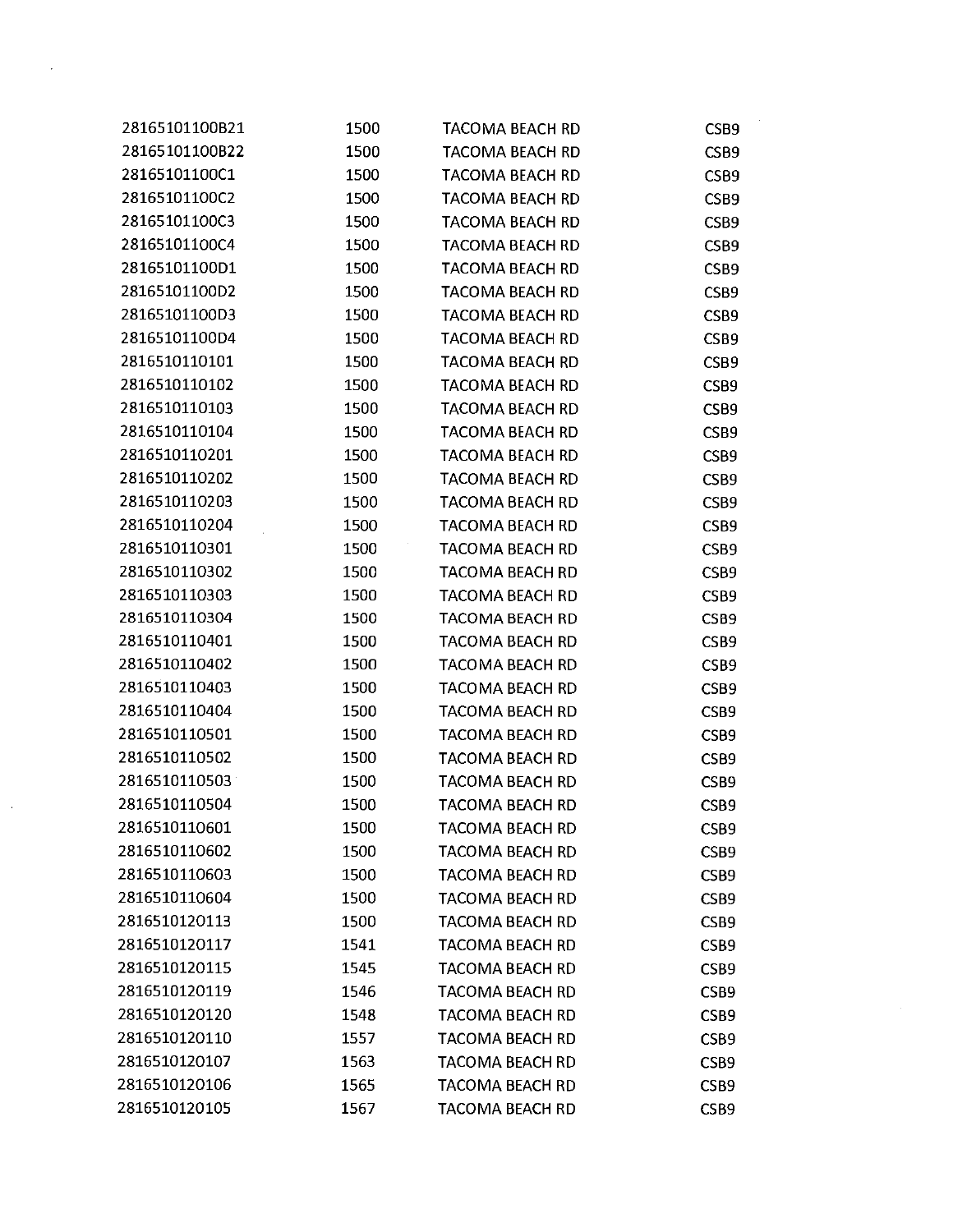| 2816510120103   | 1571 | <b>TACOMA BEACH RD</b>    | CSB <sub>9</sub> |
|-----------------|------|---------------------------|------------------|
| 2816510120102   | 1573 | <b>TACOMA BEACH RD</b>    | CSB9             |
| 0100032262512A  | 7749 | CTH J                     | FV1              |
| 014391501B      | 9441 | <b>CEDAR CT</b>           | GB1              |
| 014391501A      | 9451 | <b>CEDAR CT</b>           | GB1              |
| 014391508       | 9461 | <b>CEDAR CT</b>           | GB1              |
| 014391305A      | 4160 | <b>MAIN ST</b>            | GB1              |
| 014391308       | 4150 | <b>MAPLE ST</b>           | GB1              |
| 014391401       | 4176 | <b>MAPLE ST</b>           | GB1              |
| 014100001       | 4178 | <b>MAPLE ST</b>           | GB1              |
| 014100006       | 4178 | <b>MAPLE ST</b>           | GB1              |
| 014391403A      | 4188 | <b>MAPLE ST</b>           | GB1              |
| 014100000       | 9459 | <b>SPRUCE ST</b>          | GB1              |
| 014391505A      | 9479 | <b>SPRUCE ST</b>          | GB1              |
| 014392001A      | 9480 | <b>SPRUCE ST</b>          | GB1              |
| 014392003A      | 9484 | <b>SPRUCE ST</b>          | GB1              |
| 0140232312711X  | 4007 | <b>MAIN ST</b>            | GB <sub>2</sub>  |
| 0140232312711Y  | 3990 | <b>RILEYS LN</b>          | GB <sub>2</sub>  |
| 0140232312711Y2 | 3994 | <b>RILEYS LN</b>          | GB <sub>2</sub>  |
| 0140232312711V6 | 3995 | <b>RILEYS LN</b>          | GB <sub>2</sub>  |
| 0120336282411A3 | 3710 | <b>ALISON LN</b>          | GD/NP            |
| 012060028       | 8859 | <b>BAYWOODS RD</b>        | GD1              |
| 012060030       | 8860 | <b>BAYWOODS RD</b>        | GD1              |
| 012060027       | 8865 | <b>BAYWOODS RD</b>        | GD1              |
| 012060031       | 8870 | <b>BAYWOODS RD</b>        | GD1              |
| 012060024       | 8871 | <b>BAYWOODS RD</b>        | GD1              |
| 0120203272444A  | 3402 | CTH CC                    | GD1              |
| 012100015       | 8834 | LITTLE CEMETERY RD        | GD1              |
| 012100016       | 8835 | <b>LITTLE CEMETERY RD</b> | GD1              |
| 012100014       | 8836 | LITTLE CEMETERY RD        | GD1              |
| 012100013       | 8840 | LITTLE CEMETERY RD        | GD1              |
| 012100012       | 8844 | <b>LITTLE CEMETERY RD</b> | GD1              |
| 012100011       | 8846 | <b>LITTLE CEMETERY RD</b> | GD1              |
| 0120203272444A1 | 8872 | <b>LUCILLES LN</b>        | GD1              |
| 012150001       | 3749 | <b>RILEYS POINT RD</b>    | GD1              |
| 012150002       | 3753 | <b>RILEYS POINT RD</b>    | GD1              |
| 012150003       | 3769 | <b>RILEYS POINT RD</b>    | GD1              |
| 012150004       | 3775 | <b>RILEYS POINT RD</b>    | GD1              |
| 012150005       | 3785 | <b>RILEYS POINT RD</b>    | GD1              |
| 012150058       | 3786 | <b>RILEYS POINT RD</b>    | GD1              |
| 012150006A      | 3791 | <b>RILEYS POINT RD</b>    | GD1              |
| 012150011       | 3792 | <b>RILEYS POINT RD</b>    | GD1              |
| 012150010A      | 3799 | <b>RILEYS POINT RD</b>    | GD1              |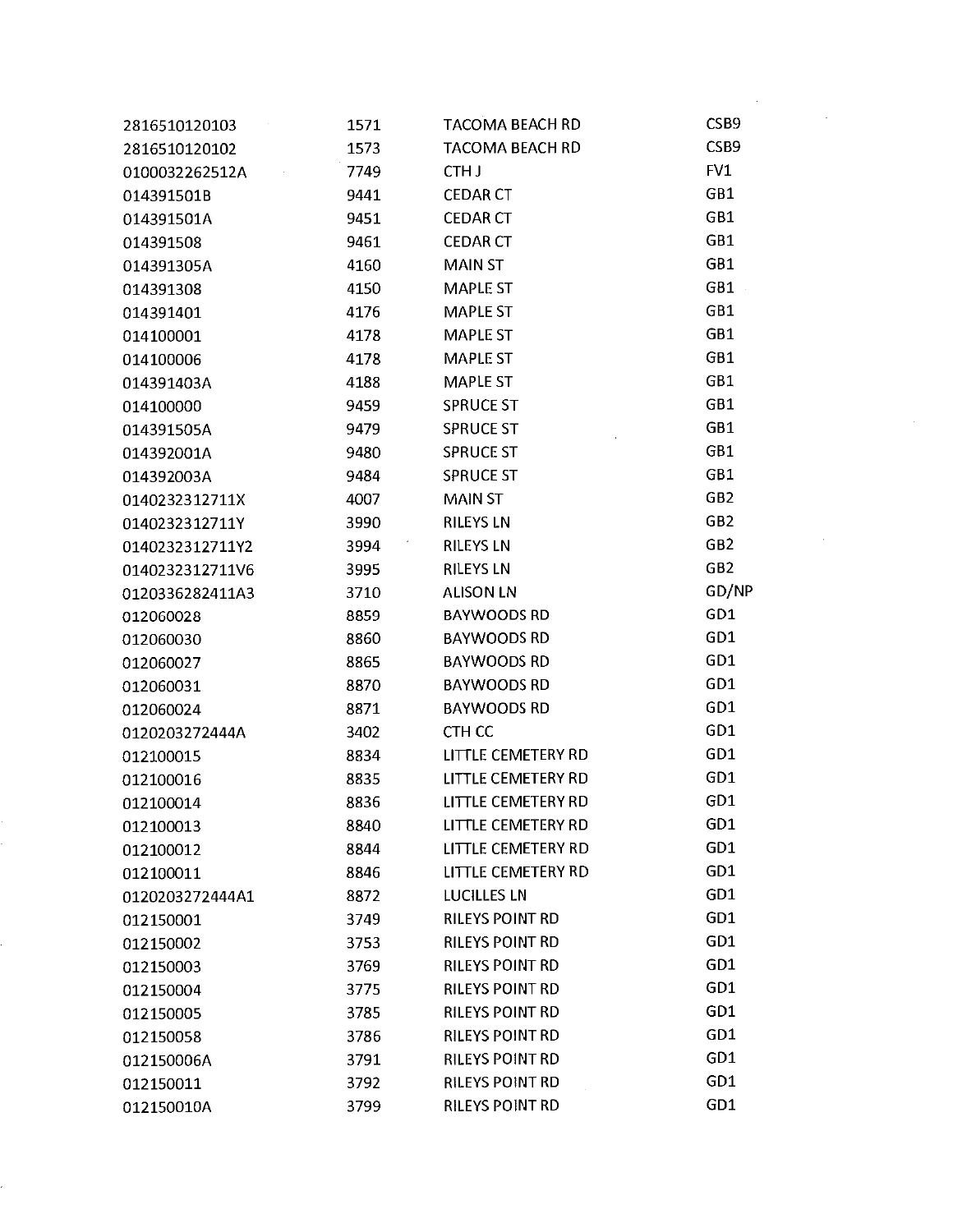| 012150018       | 3815 | RILEYS POINT RD          | GD <sub>1</sub> |  |
|-----------------|------|--------------------------|-----------------|--|
| 012150043A      | 3945 | RILEYS POINT RD          | GD1             |  |
| 012150045A      | 3947 | <b>RILEYS POINT RD</b>   | GD1             |  |
| 0120210272441J  | 3260 | SQUAW ISLAND TR          | GD1             |  |
| 0120210272441H  | 3264 | <b>SQUAW ISLAND TR</b>   | GD1             |  |
| 012200011       | 8919 | POLISH LN                | GD <sub>2</sub> |  |
| 012200010       | 8921 | POLISH LN                | GD <sub>2</sub> |  |
| 012200009       | 8927 | POLISH LN                | GD <sub>2</sub> |  |
| 012200006       | 8941 | POLISH LN                | GD <sub>2</sub> |  |
| 0120210272411L1 | 3338 | SOUTH WILLOW RD          | GD <sub>2</sub> |  |
| 0120210272411K1 | 3342 | SOUTH WILLOW RD          | GD <sub>2</sub> |  |
| 0120210272411N  | 3346 | SOUTH WILLOW RD          | GD <sub>2</sub> |  |
| 0120210272411J  | 3356 | SOUTH WILLOW RD          | GD <sub>2</sub> |  |
| 01202102724111  | 3360 | SOUTH WILLOW RD          | GD <sub>2</sub> |  |
| 0120210272411M  | 3361 | SOUTH WILLOW RD          | GD <sub>2</sub> |  |
| 0120210272411H  | 3364 | SOUTH WILLOW RD          | GD <sub>2</sub> |  |
| 0120210272411G  | 3368 | SOUTH WILLOW RD          | GD <sub>2</sub> |  |
| 012200025       | 8883 | TWIN HARBOR RD           | GD <sub>2</sub> |  |
| 012200023       | 8886 | TWIN HARBOR RD           | GD <sub>2</sub> |  |
| 012200021       | 8890 | <b>TWIN HARBOR RD</b>    | GD <sub>2</sub> |  |
| 012200022       | 8890 | TWIN HARBOR RD           | GD <sub>2</sub> |  |
| 012200020       | 8902 | TWIN HARBOR RD           | GD <sub>2</sub> |  |
| 012200018       | 8912 | TWIN HARBOR RD           | GD <sub>2</sub> |  |
| 012200019       | 8912 | TWIN HARBOR RD           | GD <sub>2</sub> |  |
| 012200026       | 8919 | TWIN HARBOR RD           | GD <sub>2</sub> |  |
| 0120210272413F1 | 8921 | TWIN HARBOR RD           | GD <sub>2</sub> |  |
| 0120210272413E1 | 8923 | <b>TWIN HARBOR RD</b>    | GD <sub>2</sub> |  |
| 012200016       | 8924 | <b>TWIN HARBOR RD</b>    | GD <sub>2</sub> |  |
| 0120210272413D  | 8925 | TWIN HARBOR RD           | GD <sub>2</sub> |  |
| 012200015       | 8928 | TWIN HARBOR RD           | GD <sub>2</sub> |  |
| 0120211272431Z  | 3160 | <b>LITTLE COTTAGE RW</b> | GD <sub>3</sub> |  |
| 0120211272431Y  | 3164 | LITTLE COTTAGE RW        | GD <sub>3</sub> |  |
| 0120211272431X  | 3166 | LITTLE COTTAGE RW        | GD <sub>3</sub> |  |
| 0120211272431W  | 3168 | LITTLE COTTAGE RW        | GD <sub>3</sub> |  |
| 0120211272431R  | 3201 | STEVENSON PIER LN        | GD <sub>3</sub> |  |
| 0120211272431N  | 3203 | <b>STEVENSON PIER LN</b> | GD <sub>3</sub> |  |
| 0120211272431T  | 3203 | <b>STEVENSON PIER LN</b> | GD <sub>3</sub> |  |
| 0120211272431U  | 3204 | <b>STEVENSON PIER LN</b> | GD <sub>3</sub> |  |
| 0120211272431Q  | 3205 | STEVENSON PIER LN        | GD <sub>3</sub> |  |
| 0120211272431M  | 3207 | <b>STEVENSON PIER LN</b> | GD <sub>3</sub> |  |
| 0120211272431L  | 3209 | STEVENSON PIER LN        | GD <sub>3</sub> |  |
| 0120211272431J  | 3213 | <b>STEVENSON PIER LN</b> | GD <sub>3</sub> |  |
| 0120211272431F1 | 3217 | STEVENSON PIER LN        | GD <sub>3</sub> |  |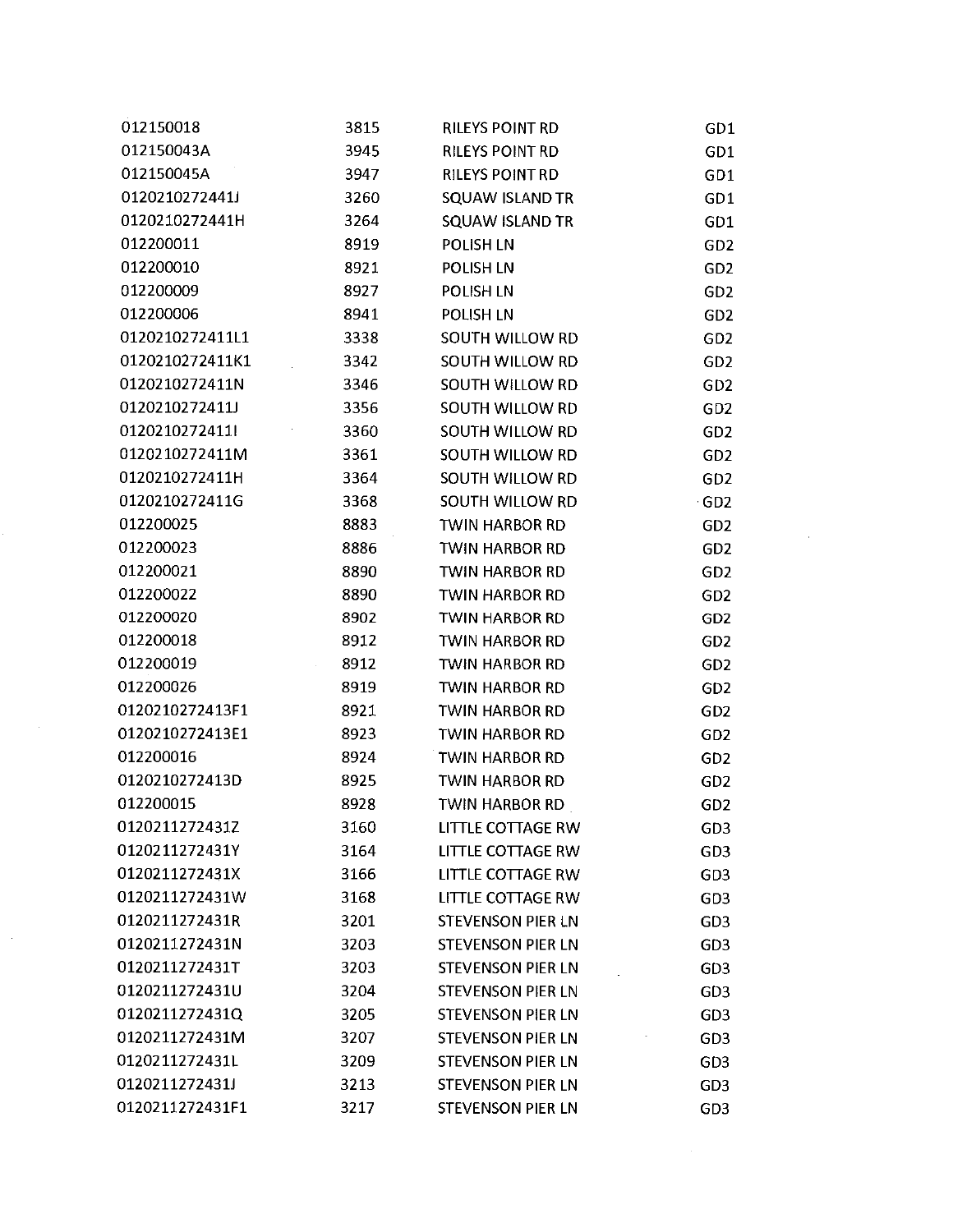| 012150067A | 3850 | <b>LAGOON HARBOR RD</b> | GD4 |
|------------|------|-------------------------|-----|
| 012150066A | 3858 | <b>LAGOON HARBOR RD</b> | GD4 |
| 012150065A | 3860 | <b>LAGOON HARBOR RD</b> | GD4 |
| 012150064C | 3862 | <b>LAGOON HARBOR RD</b> | GD4 |
| 012150064A | 3864 | <b>LAGOON HARBOR RD</b> | GD4 |
| 012150063C | 3870 | <b>RILEYS POINT LN</b>  | GD4 |
| 012150062B | 3872 | <b>RILEYS POINT LN</b>  | GD4 |
| 012150062A | 3874 | <b>RILEYS POINT LN</b>  | GD4 |
| 012150063D | 3876 | RILEYS POINT LN         | GD4 |
| 012130001  | 3801 | <b>RILEYS POINT RD</b>  | GD4 |
| 012130002  | 3805 | RILEYS POINT RD         | GD4 |
| 012130003  | 3809 | <b>RILEYS POINT RD</b>  | GD4 |
| 012150067B | 3810 | <b>RILEYS POINT RD</b>  | GD4 |
| 012130007  | 3811 | <b>RILEYS POINT RD</b>  | GD4 |
| 012130033  | 3812 | <b>RILEYS POINT RD</b>  | GD4 |
| 012130004  | 3813 | <b>RILEYS POINT RD</b>  | GD4 |
| 012130009  | 3819 | <b>RILEYS POINT RD</b>  | GD4 |
| 012130010  | 3821 | <b>RILEYS POINT RD</b>  | GD4 |
| 012130028  | 3822 | <b>RILEYS POINT RD</b>  | GD4 |
| 012130029  | 3824 | <b>RILEYS POINT RD</b>  | GD4 |
| 012130030  | 3828 | <b>RILEYS POINT RD</b>  | GD4 |
| 012130011  | 3831 | <b>RILEYS POINT RD</b>  | GD4 |
| 012130027  | 3832 | <b>RILEYS POINT RD</b>  | GD4 |
| 012130026  | 3836 | <b>RILEYS POINT RD</b>  | GD4 |
| 012130012  | 3837 | <b>RILEYS POINT RD</b>  | GD4 |
| 012130025  | 3840 | <b>RILEYS POINT RD</b>  | GD4 |
| 012130013  | 3845 | <b>RILEYS POINT RD</b>  | GD4 |
| 012130024  | 3852 | <b>RILEYS POINT RD</b>  | GD4 |
| 012130023  | 3856 | <b>RILEYS POINT RD</b>  | GD4 |
| 012130015  | 3861 | <b>RILEYS POINT RD</b>  | GD4 |
| 012130016  | 3865 | <b>RILEYS POINT RD</b>  | GD4 |
| 012130022  | 3868 | <b>RILEYS POINT RD</b>  | GD4 |
| 012130017  | 3871 | <b>RILEYS POINT RD</b>  | GD4 |
| 012130018  | 3875 | <b>RILEYS POINT RD</b>  | GD4 |
| 012130019  | 3881 | <b>RILEYS POINT RD</b>  | GD4 |
| 012130020  | 3891 | <b>RILEYS POINT RD</b>  | GD4 |
| 012130021  | 3901 | <b>RILEYS POINT RD</b>  | GD4 |
| 012150029A | 3903 | <b>RILEYS POINT RD</b>  | GD4 |
| 012150031A | 3905 | <b>RILEYS POINT RD</b>  | GD4 |
| 012150032A | 3907 | <b>RILEYS POINT RD</b>  | GD4 |
| 012150033A | 3911 | <b>RILEYS POINT RD</b>  | GD4 |
| 012150034A | 3913 | <b>RILEYS POINT RD</b>  | GD4 |
| 012150035A | 3915 | <b>RILEYS POINT RD</b>  | GD4 |
|            |      |                         |     |

 $\frac{1}{2} \sum_{i=1}^{n} \frac{1}{2} \sum_{j=1}^{n} \frac{1}{2} \sum_{j=1}^{n} \frac{1}{2} \sum_{j=1}^{n} \frac{1}{2} \sum_{j=1}^{n} \frac{1}{2} \sum_{j=1}^{n} \frac{1}{2} \sum_{j=1}^{n} \frac{1}{2} \sum_{j=1}^{n} \frac{1}{2} \sum_{j=1}^{n} \frac{1}{2} \sum_{j=1}^{n} \frac{1}{2} \sum_{j=1}^{n} \frac{1}{2} \sum_{j=1}^{n} \frac{1}{2} \sum_{j=1}^{n$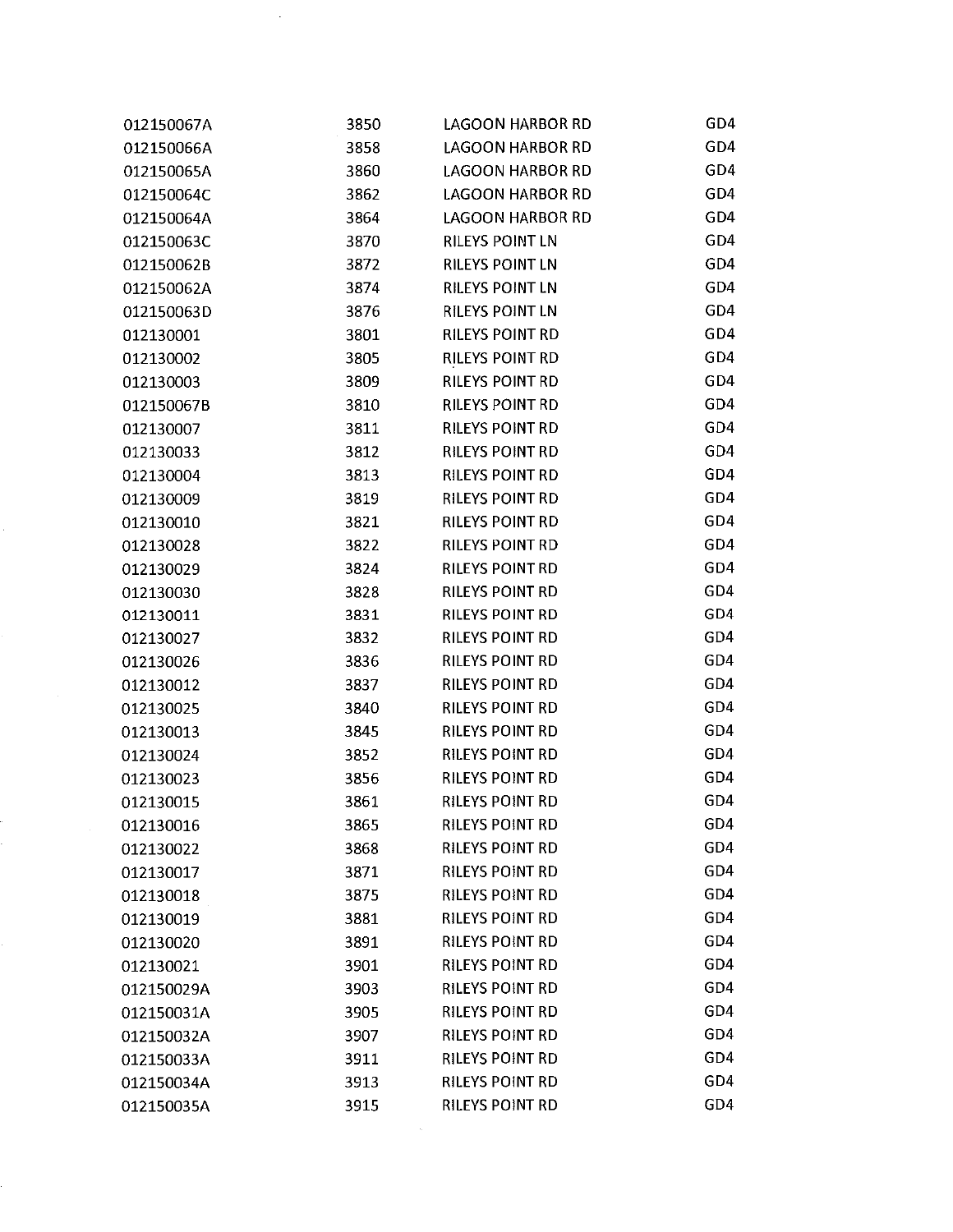| 012150036A      | 3917 | <b>RILEYS POINT RD</b> | GD4             |
|-----------------|------|------------------------|-----------------|
| 012150037A      | 3919 | RILEYS POINT RD        | GD4             |
| 012150038A      | 3921 | RILEYS POINT RD        | GD4             |
| 012150039A      | 3923 | RILEYS POINT RD        | GD4             |
| 012150040A      | 3925 | <b>RILEYS POINT RD</b> | GD4             |
| 012150040B      | 3927 | <b>RILEYS POINT RD</b> | GD4             |
| 012150041B      | 3931 | <b>RILEYS POINT RD</b> | GD4             |
| 012150047       | 3949 | <b>RILEYS POINT RD</b> | GD4             |
| 012150050       | 3955 | <b>RILEYS POINT RD</b> | GD4             |
| 012150053       | 3959 | <b>RILEYS POINT RD</b> | GD4             |
| 0120336282441   | 3703 | <b>RILEYS POINT RD</b> | GD5             |
| 0120336282421A1 | 3712 | <b>RILEYS POINT RD</b> | GD5             |
| 0120336282421B  | 3716 | <b>RILEYS POINT RD</b> | GD5             |
| 0120336282434   | 3719 | <b>RILEYS POINT RD</b> | GD5             |
| 0120336282433   | 3731 | <b>RILEYS POINT RD</b> | GD5             |
| 0120336282421H1 | 3735 | <b>RILEYS POINT RD</b> | GD5             |
| 0120336282421H  | 3737 | <b>RILEYS POINT RD</b> | GD5             |
| 0120336282421F  | 3743 | RILEYS POINT RD        | GD5             |
| 0120336282421E  | 3747 | <b>RILEYS POINT RD</b> | GD5             |
| 0120336282421C  | 3750 | <b>RILEYS POINT RD</b> | GD5             |
| 012150060B      | 3770 | <b>RILEYS POINT RD</b> | GD5             |
| 012150059       | 3774 | <b>RILEYS POINT RD</b> | GD5             |
| 012150057       | 3790 | <b>RILEYS POINT RD</b> | GD5             |
| 012150008B      | 3793 | <b>RILEYS POINT RD</b> | GD <sub>5</sub> |
| 012150056       | 3794 | <b>RILEYS POINT RD</b> | GD5             |
| 012150008A      | 3795 | <b>RILEYS POINT RD</b> | GD <sub>5</sub> |
| 012150009B      | 3797 | <b>RILEYS POINT RD</b> | GD <sub>5</sub> |
| 012150055A      | 3798 | RILEYS POINT RD        | GD <sub>5</sub> |
| 0120336282421A  | 8384 | <b>WOOD LANE RD</b>    | GD <sub>5</sub> |
| 0120202272422B  | 3664 | <b>CLAFLIN PARK RD</b> | GD <sub>6</sub> |
| 0120202272422G  | 3688 | <b>CLAFLIN PARK RD</b> | GD <sub>6</sub> |
| 0120210272414H1 | 3280 | SQUAW ISLAND RD        | GD7             |
| 0120210272414H  | 3284 | SQUAW ISLAND RD        | GD7             |
| 0120210272414G1 | 3290 | <b>SQUAW ISLAND RD</b> | GD7             |
| 0120210272414G  | 3290 | SQUAW ISLAND RD        | GD7             |
| 0120211272423D  | 3296 | SQUAW ISLAND RD        | GD7             |
| 0120210272414G2 | 3300 | SQUAW ISLAND RD        | GD7             |
| 0120210272414E  | 3317 | SQUAW ISLAND RD        | GD7             |
| 0120211272423J  | 3326 | SQUAW ISLAND RD        | GD7             |
| 0120210272414J  | 3327 | <b>SQUAW ISLAND RD</b> | GD7             |
| 0120211272423C  | 3328 | <b>SQUAW ISLAND RD</b> | GD7             |
| 0120211272423B  | 3332 | SQUAW ISLAND RD        | GD7             |
| 0120210272414D  | 3337 | SQUAW ISLAND RD        | GD7             |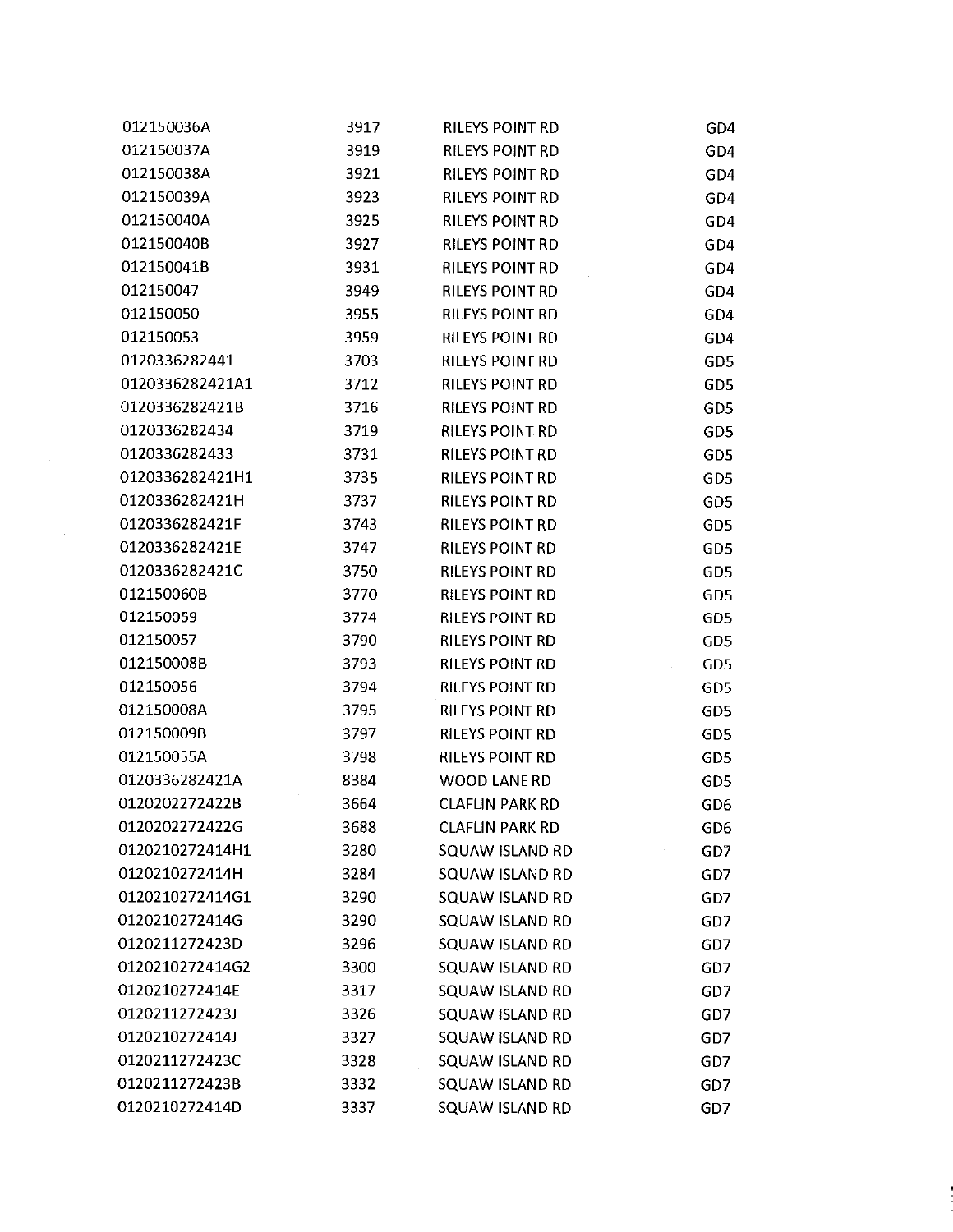| 0120211272423A  | 3338 | SQUAW ISLAND RD            | GD7             |
|-----------------|------|----------------------------|-----------------|
| 0120211272423F  | 3340 | SQUAW ISLAND RD            | GD7             |
| 0120210272414C  | 3341 | SQUAW ISLAND RD            | GD7             |
| 0120211272423H  | 3344 | <b>SQUAW ISLAND RD</b>     | GD7             |
| 0120210272414B  | 3345 | <b>SQUAW ISLAND RD</b>     | GD7             |
| 0120211272423G  | 3348 | SQUAW ISLAND RD            | GD7             |
| 0120210272414A  | 3361 | <b>SQUAW ISLAND RD</b>     | GD7             |
| 0120211272422   | 3390 | <b>SQUAW ISLAND RD</b>     | GD7             |
| 0120210272441F  | 3244 | <b>SQUAW ISLAND TR</b>     | GD7             |
| 0120210272441D  | 3252 | <b>SQUAW ISLAND TR</b>     | GD7             |
| 0120210272441E  | 3256 | SQUAW ISLAND TR            | GD7             |
| 0120210272441G  | 3268 | SQUAW ISLAND TR            | GD7             |
| 0120210272441C  | 3274 | <b>SQUAW ISLAND TR</b>     | GD7             |
| 0120201272432   | 3558 | <b>STEVENSON PIER N RD</b> | GD <sub>8</sub> |
| 0120201272423A  | 3610 | <b>STEVENSON PIER N RD</b> | GD <sub>8</sub> |
| 0120201272421A1 | 3658 | <b>STEVENSON PIER N RD</b> | GD <sub>8</sub> |
| 0120211272431B  | 3241 | STEVENSON PIER N RD        | GD <sub>9</sub> |
| 0120211272431A2 | 3243 | <b>STEVENSON PIER N RD</b> | GD <sub>9</sub> |
| 0120211272431A  | 3257 | <b>STEVENSON PIER N RD</b> | GD <sub>9</sub> |
| 012090001B      | 3270 | STEVENSON PIER N RD        | GD <sub>9</sub> |
| 012090001C      | 3272 | <b>STEVENSON PIER N RD</b> | GD <sub>9</sub> |
| 012090001D      | 3274 | <b>STEVENSON PIER N RD</b> | GD <sub>9</sub> |
| 0120211272413D1 | 3276 | <b>STEVENSON PIER N RD</b> | GD <sub>9</sub> |
| 0120211272413E  | 3278 | <b>STEVENSON PIER N RD</b> | GD <sub>9</sub> |
| 0120211272413B3 | 3280 | <b>STEVENSON PIER N RD</b> | GD <sub>9</sub> |
| 0120211272413B2 | 3282 | STEVENSON PIER N RD        | GD <sub>9</sub> |
| 0120211272413B  | 3284 | <b>STEVENSON PIER N RD</b> | GD <sub>9</sub> |
| 0120211272413B4 | 3304 | <b>STEVENSON PIER N RD</b> | GD <sub>9</sub> |
| 0120211272413B5 | 3306 | <b>STEVENSON PIER N RD</b> | GD <sub>9</sub> |
| 0120211272413B6 | 3308 | STEVENSON PIER N RD        | GD <sub>9</sub> |
| 0120211272413QQ | 3310 | <b>STEVENSON PIER N RD</b> | GD9             |
| 0120211272414C  | 3316 | STEVENSON PIER N RD        | GD <sub>9</sub> |
| 0120211272414D1 | 3320 | <b>STEVENSON PIER N RD</b> | GD <sub>9</sub> |
| 0120211272411D1 | 3326 | <b>STEVENSON PIER N RD</b> | GD <sub>9</sub> |
| 0120211272411B  | 3332 | <b>STEVENSON PIER N RD</b> | GD <sub>9</sub> |
| 0120202272444E  | 3458 | <b>STEVENSON PIER N RD</b> | GD <sub>9</sub> |
| 0120202272444D  | 3464 | <b>STEVENSON PIER N RD</b> | GD <sub>9</sub> |
| 0120202272444F  | 3468 | <b>STEVENSON PIER N RD</b> | GD <sub>9</sub> |
| 0120202272444G  | 3476 | <b>STEVENSON PIER N RD</b> | GD <sub>9</sub> |
| 0120202272444L  | 3479 | <b>STEVENSON PIER N RD</b> | GD <sub>9</sub> |
| 0120202272444K  | 3481 | <b>STEVENSON PIER N RD</b> | GD <sub>9</sub> |
| 0120202272444N  | 3487 | <b>STEVENSON PIER N RD</b> | GD <sub>9</sub> |
| 0120202272444S4 | 3488 | <b>STEVENSON PIER N RD</b> | GD <sub>9</sub> |

 $\hat{\mathcal{U}}$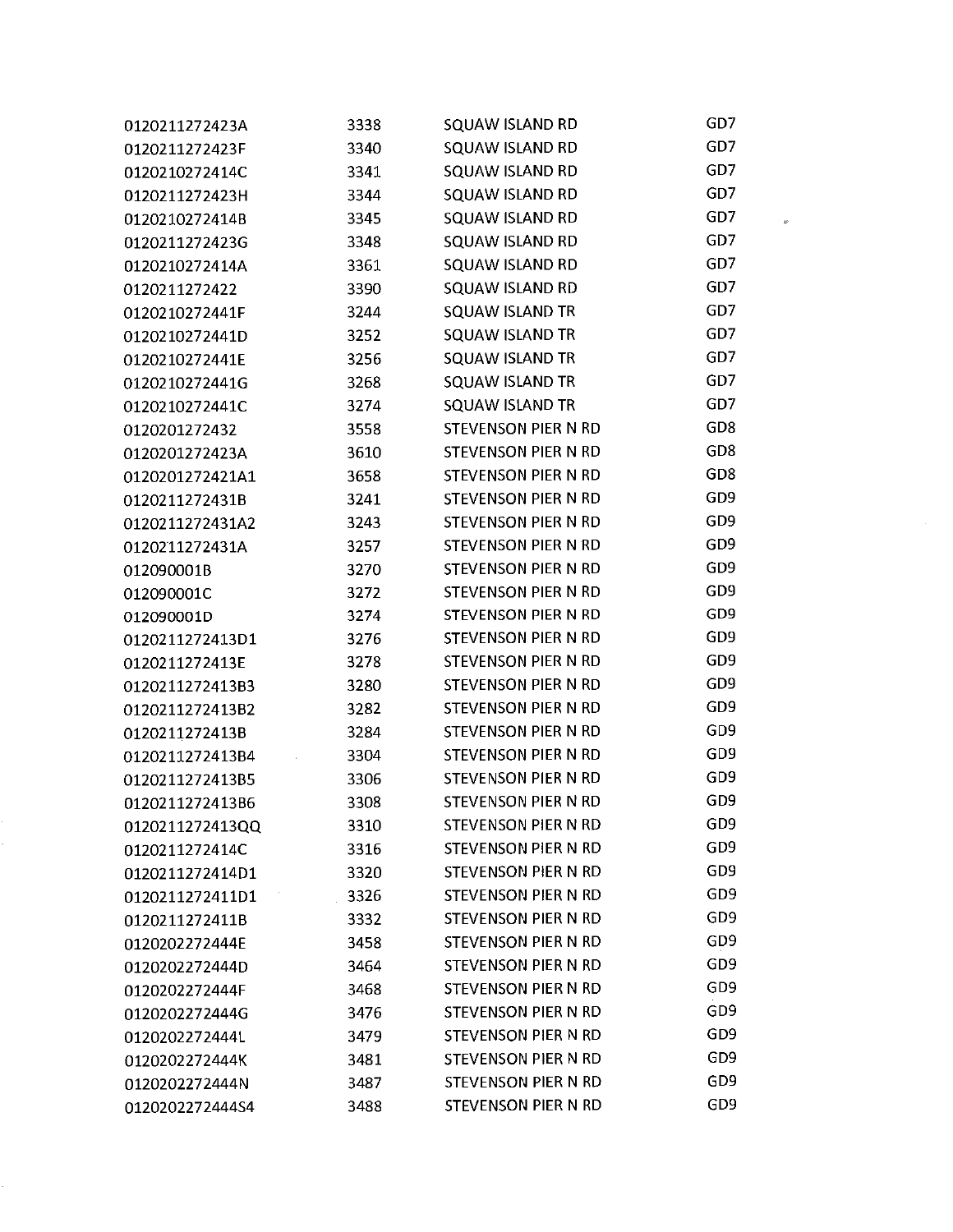| 01202022724441  | 3493  | STEVENSON PIER N RD   | GD <sub>9</sub> |  |
|-----------------|-------|-----------------------|-----------------|--|
| 0120202272444S1 | 3494  | STEVENSON PIER N RD   | GD <sub>9</sub> |  |
| 0120202272444J  | 3495  | STEVENSON PIER N RD   | GD <sub>9</sub> |  |
| 0120202272444R  | 3498  | STEVENSON PIER N RD   | GD <sub>9</sub> |  |
| 0120202272444H  | 3499  | STEVENSON PIER N RD   | GD <sub>9</sub> |  |
| 0120202272444B  | 3503  | STEVENSON PIER N RD   | GD <sub>9</sub> |  |
| 0120202272444T  | 3508  | STEVENSON PIER N RD   | GD <sub>9</sub> |  |
| 018810005       | 1622  | <b>BIG PINE LN</b>    | LG1             |  |
| 018810006       | 1623  | <b>BIG PINE LN</b>    | LG1             |  |
| 018810007       | 1624  | <b>BIG PINE LN</b>    | LG1             |  |
| 018810008       | 1625  | <b>BIG PINE LN</b>    | LG1             |  |
| 018810009       | 1626  | <b>BIG PINE LN</b>    | LG1             |  |
| 018810010       | 1627  | <b>BIG PINE LN</b>    | LG1             |  |
| 0180215322813J  | 12025 | <b>CEDAR SHORE RD</b> | LG1             |  |
| 0180215322811X  | 12030 | <b>CEDAR SHORE RD</b> | LG1             |  |
| 0180215322813G  | 12037 | <b>CEDAR SHORE RD</b> | LG1             |  |
| 0180215322811R  | 12063 | <b>CEDAR SHORE RD</b> | LG1             |  |
| 0180215322813E1 | 12029 | <b>STH 42</b>         | LG1             |  |
| 0180225322814K  | 1040  | <b>CRESCENT LN</b>    | LG <sub>2</sub> |  |
| 0180225322814L  | 1048  | <b>CRESCENT LN</b>    | LG <sub>2</sub> |  |
| 0180225322814H  | 1054  | <b>CRESCENT LN</b>    | LG <sub>2</sub> |  |
| 0180225322814E  | 1068  | <b>CRESCENT LN</b>    | LG <sub>2</sub> |  |
| 0180225322814D  | 1072  | <b>CRESCENT LN</b>    | LG <sub>2</sub> |  |
| 0180225322814C  | 1078  | <b>CRESCENT LN</b>    | LG <sub>2</sub> |  |
| 0204001020      | 4229  | BAY VIEW DR           | NP1             |  |
| 0204001002      | 4237  | <b>BAY VIEW DR</b>    | NP1             |  |
| 0204001003      | 4243  | <b>BAY VIEW DR</b>    | NP1             |  |
| 0204001004      | 4249  | <b>BAY VIEW DR</b>    | NP1             |  |
| 0204001006      | 4265  | <b>BAY VIEW DR</b>    | NP1             |  |
| 0204001007      | 4267  | <b>BAY VIEW DR</b>    | NP1             |  |
| 0204001008      | 4269  | <b>BAY VIEW DR</b>    | NP1             |  |
| 0204001009      | 4275  | <b>BAY VIEW DR</b>    | NP <sub>1</sub> |  |
| 0204001010      | 4279  | <b>BAY VIEW DR</b>    | NP <sub>1</sub> |  |
| 0204001011      | 4281  | <b>BAY VIEW DR</b>    | NP1             |  |
| 0204001013      | 4285  | <b>BAY VIEW DR</b>    | NP1             |  |
| 0204001014      | 4287  | <b>BAY VIEW DR</b>    | NP <sub>1</sub> |  |
| 0204001015      | 4289  | BAY VIEW DR           | NP1             |  |
| 0204001017      | 4293  | <b>BAY VIEW DR</b>    | NP <sub>1</sub> |  |
| 0204001020B     | 4295  | <b>BAY VIEW DR</b>    | NP <sub>1</sub> |  |
| 0204006020H     | 4297  | <b>CLIFF VIEW DR</b>  | NP <sub>1</sub> |  |
| 0200228282513D  | 4207  | HAMMARSTROM RD        | NP <sub>1</sub> |  |
| 0200228282513C  | 4211  | <b>HAMMARSTROM RD</b> | NP <sub>1</sub> |  |
| 0200228282513B1 | 4219  | <b>HAMMARSTROM RD</b> | NP1             |  |

 $\label{eq:2.1} \frac{1}{2} \int_{\mathbb{R}^3} \frac{1}{\sqrt{2\pi}} \int_{\mathbb{R}^3} \frac{1}{\sqrt{2\pi}} \int_{\mathbb{R}^3} \frac{1}{\sqrt{2\pi}} \int_{\mathbb{R}^3} \frac{1}{\sqrt{2\pi}} \int_{\mathbb{R}^3} \frac{1}{\sqrt{2\pi}} \int_{\mathbb{R}^3} \frac{1}{\sqrt{2\pi}} \int_{\mathbb{R}^3} \frac{1}{\sqrt{2\pi}} \int_{\mathbb{R}^3} \frac{1}{\sqrt{2\pi}} \int_{\mathbb{R}^3}$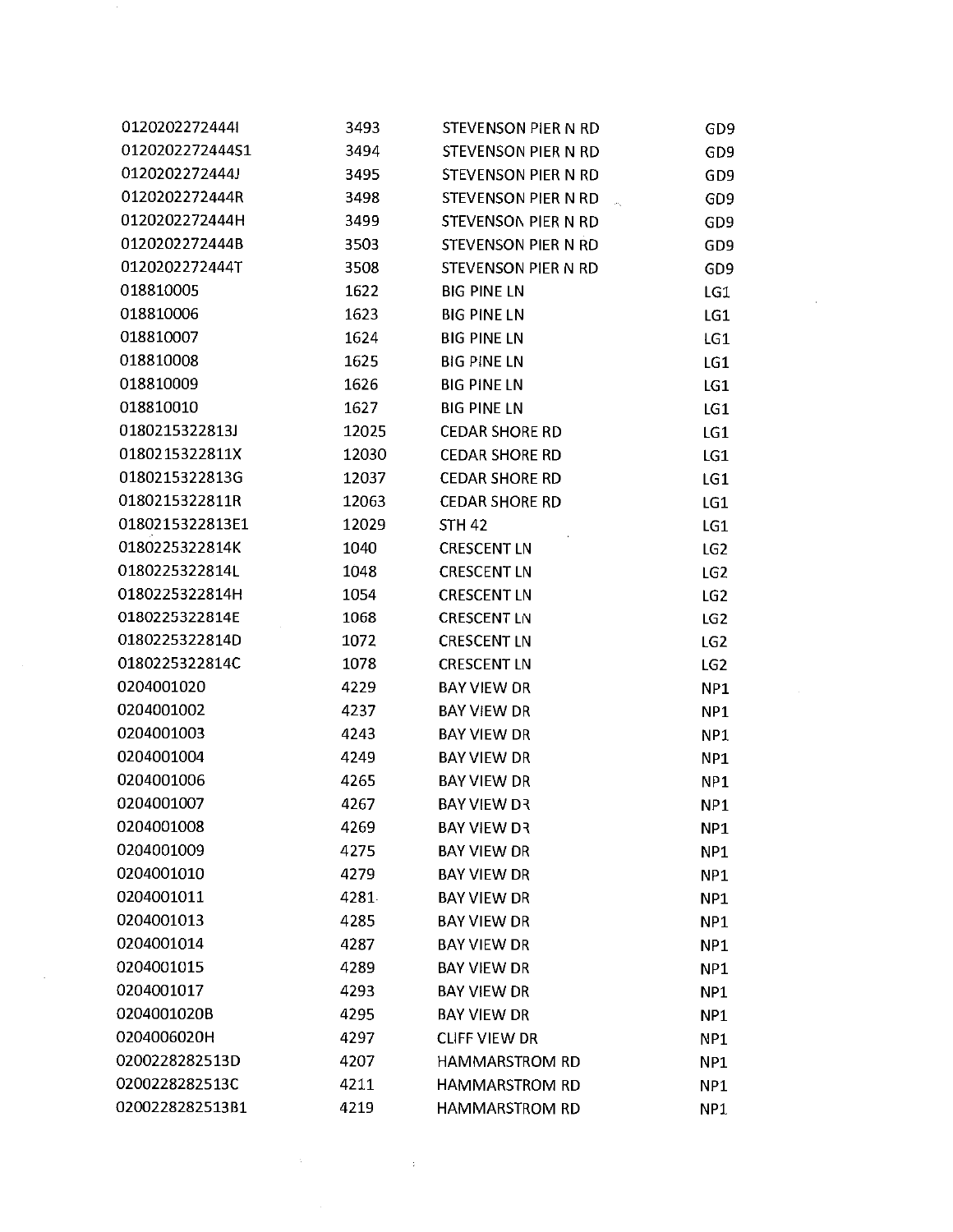| 0200228282513A1 | 4225 | <b>HAMMARSTROM RD</b>     | NP1             |
|-----------------|------|---------------------------|-----------------|
| 0200228282513Q2 | 7323 | <b>HAMMARSTROM RD</b>     | NP <sub>1</sub> |
| 0204004010A     | 7302 | <b>HIGH CLIFF PARK RD</b> | NP1             |
| 0204004009      | 7308 | <b>HIGH CLIFF PARK RD</b> | NP1             |
| 0204004007A     | 7318 | <b>HIGH CLIFF PARK RD</b> | NP1             |
| 0204004006      | 7328 | <b>HIGH CLIFF PARK RD</b> | NP1             |
| 0204004004      | 7348 | <b>HIGH CLIFF PARK RD</b> | NP1             |
| 0204004002      | 7368 | <b>HIGH CLIFF PARK RD</b> | NP1             |
| 0204003004      | 4232 | <b>ISLAND CIRCLE</b>      | NP1             |
| 0204003005      | 4234 | <b>ISLAND CIRCLE</b>      | NP1             |
| 0204001020C     | 4235 | <b>ISLAND CIRCLE</b>      | NP1             |
| 0204003006      | 4236 | <b>ISLAND CIRCLE</b>      | NP1             |
| 0204002001A     | 4237 | <b>ISLAND CIRCLE</b>      | NP <sub>1</sub> |
| 0204003020F     | 4238 | <b>ISLAND CIRCLE</b>      | NP <sub>1</sub> |
| 0204002004A     | 4241 | <b>ISLAND CIRCLE</b>      | NP1             |
| 0204005001      | 4242 | <b>ISLAND CIRCLE</b>      | NP1             |
| 0204005002      | 4244 | <b>ISLAND CIRCLE</b>      | NP1             |
| 0204002006      | 4245 | <b>ISLAND CIRCLE</b>      | NP1             |
| 0204005003      | 4246 | <b>ISLAND CIRCLE</b>      | NP1             |
| 0204005004      | 4250 | <b>ISLAND CIRCLE</b>      | NP1             |
| 0204002007A     | 4251 | <b>ISLAND CIRCLE</b>      | NP1             |
| 0204002009A     | 4257 | <b>ISLAND CIRCLE</b>      | NP1             |
| 0204002011      | 4259 | <b>ISLAND CIRCLE</b>      | NP1             |
| 0204005006      | 4260 | <b>ISLAND CIRCLE</b>      | NP1             |
| 0204002012      | 4263 | <b>ISLAND CIRCLE</b>      | NP <sub>1</sub> |
| 0202100032      | 6839 | <b>BLUE JAY CT</b>        | NP <sub>2</sub> |
| 0202100038      | 6830 | <b>BLUE JAY LN</b>        | NP <sub>2</sub> |
| 0202100037      | 6832 | <b>BLUE JAY LN</b>        | NP <sub>2</sub> |
| 0202100036      | 6834 | <b>BLUE JAY LN</b>        | NP <sub>2</sub> |
| 0202100035      | 6836 | <b>BLUE JAY LN</b>        | NP <sub>2</sub> |
| 0202100034      | 6838 | <b>BLUE JAY LN</b>        | NP <sub>2</sub> |
| 0202100033      | 6840 | <b>BLUE JAY LN</b>        | NP <sub>2</sub> |
| 0202001028      | 6784 | <b>CABOTS POINT RD</b>    | NP <sub>2</sub> |
| 0202001022      | 6792 | <b>CABOTS POINT RD</b>    | NP <sub>2</sub> |
| 0203017006A     | 4468 | CTH M                     | NP <sub>3</sub> |
| 0203015003A     | 6999 | CTH <sub>M</sub>          | NP <sub>3</sub> |
| 0203015007B     | 4440 | <b>OAK AV</b>             | NP <sub>3</sub> |
| 0203015007C     | 4446 | <b>OAK AV</b>             | NP3             |
| 0203020001A     | 7005 | <b>PROSPECT RD</b>        | NP <sub>3</sub> |
| 0203020001B     | 7011 | PROSPECT RD               | NP <sub>3</sub> |
| 0203020005      | 7015 | PROSPECT RD               | NP <sub>3</sub> |
| 0203020006      | 7019 | PROSPECT RD               | NP3             |
| 0203017004A     | 7035 | <b>PROSPECT RD</b>        | NP3             |

 $\mathcal{L}(\mathcal{A})$  and  $\mathcal{L}(\mathcal{A})$  .

y.

 $\label{eq:2.1} \frac{1}{\sqrt{2}}\left(\frac{1}{\sqrt{2}}\right)^{2} \left(\frac{1}{\sqrt{2}}\right)^{2} \left(\frac{1}{\sqrt{2}}\right)^{2} \left(\frac{1}{\sqrt{2}}\right)^{2} \left(\frac{1}{\sqrt{2}}\right)^{2} \left(\frac{1}{\sqrt{2}}\right)^{2} \left(\frac{1}{\sqrt{2}}\right)^{2} \left(\frac{1}{\sqrt{2}}\right)^{2} \left(\frac{1}{\sqrt{2}}\right)^{2} \left(\frac{1}{\sqrt{2}}\right)^{2} \left(\frac{1}{\sqrt{2}}\right)^{2} \left(\$ 

 $\label{eq:2.1} \frac{1}{\sqrt{2}}\left(\frac{1}{\sqrt{2}}\right)^{2} \left(\frac{1}{\sqrt{2}}\right)^{2} \left(\frac{1}{\sqrt{2}}\right)^{2} \left(\frac{1}{\sqrt{2}}\right)^{2} \left(\frac{1}{\sqrt{2}}\right)^{2} \left(\frac{1}{\sqrt{2}}\right)^{2} \left(\frac{1}{\sqrt{2}}\right)^{2} \left(\frac{1}{\sqrt{2}}\right)^{2} \left(\frac{1}{\sqrt{2}}\right)^{2} \left(\frac{1}{\sqrt{2}}\right)^{2} \left(\frac{1}{\sqrt{2}}\right)^{2} \left(\$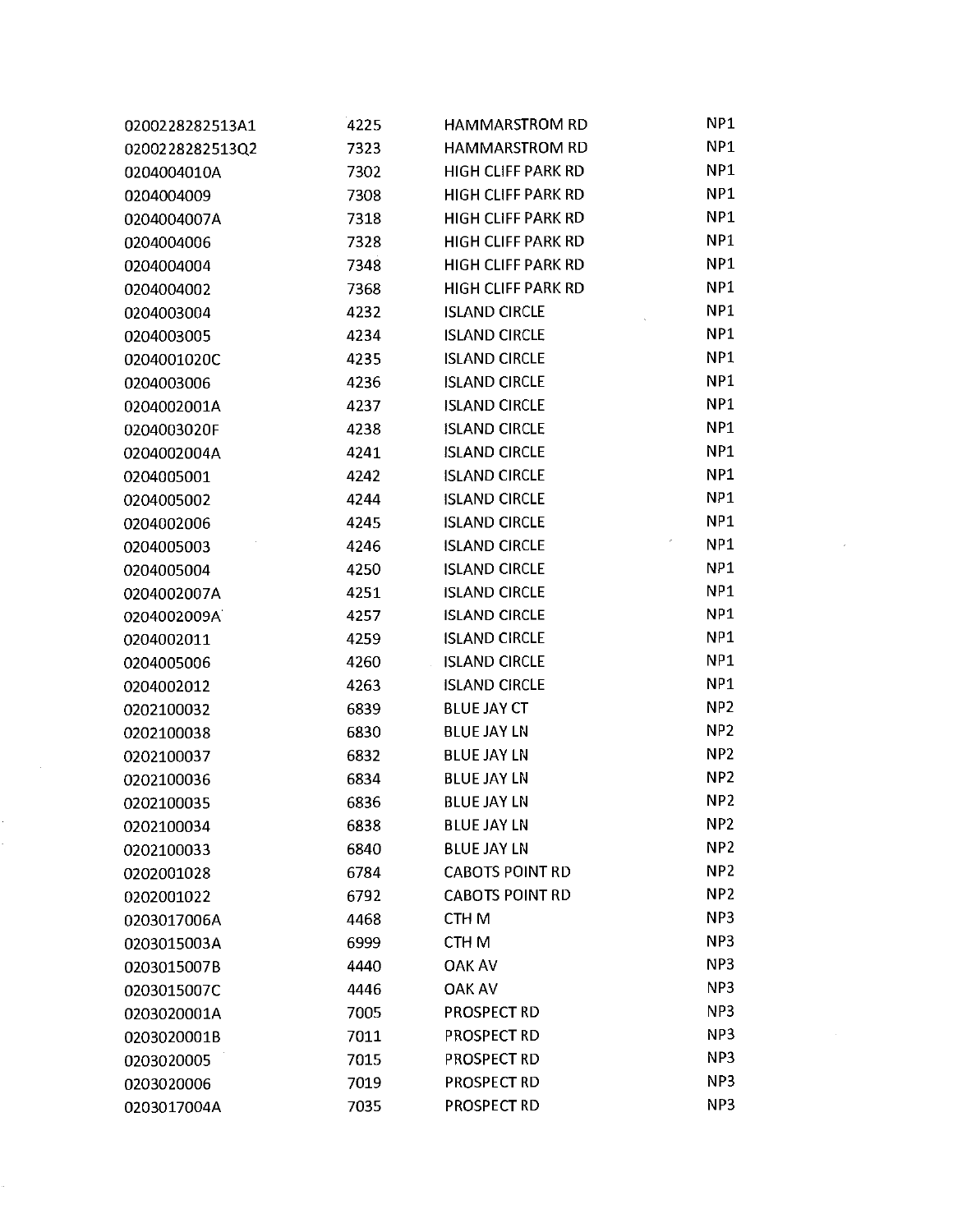| 0200228282533Q  | 4055 | ELMS RD                 | NP4             |
|-----------------|------|-------------------------|-----------------|
| 0205500017      | 4057 | <b>ELMS RD</b>          | NP4             |
| 0205500016      | 4061 | ELMS RD                 | NP4             |
| 0205500015      | 4063 | <b>ELMS RD</b>          | NP4             |
| 0205500014A     | 4065 | <b>ELMS RD</b>          | NP4             |
| 0205500013B     | 4069 | <b>ELMS RD</b>          | NP4             |
| 0205500013A     | 4073 | <b>ELMS RD</b>          | NP4             |
| 0205500011A     | 4081 | <b>ELMS RD</b>          | NP4             |
| 0205500010      | 4089 | <b>ELMS RD</b>          | NP4             |
| 0200228282531B  | 4090 | <b>ELMS RD</b>          | NP4             |
| 0205500009      | 4093 | <b>ELMS RD</b>          | NP4             |
| 0205500008      | 4101 | <b>ELMS RD</b>          | NP4             |
| 0205500007      | 4107 | <b>ELMS RD</b>          | NP4             |
| 0205500006      | 4111 | <b>ELMS RD</b>          | NP4             |
| 0205500005      | 4119 | <b>ELMS RD</b>          | NP4             |
| 0205500003      | 4129 | <b>ELMS RD</b>          | NP4             |
| 0205500001B     | 4139 | <b>ELMS RD</b>          | NP4             |
| 0205500001A     | 4143 | <b>ELMS RD</b>          | NP4             |
| 0200228282513P  | 7442 | <b>ELMS RD</b>          | NP4             |
| 0200228282531A  | 4100 | <b>LARSON RD</b>        | NP4             |
| 0200228282533L  | 4017 | ROALKVAM RD             | NP4             |
| 0200228282533P1 | 4018 | <b>ROALKVAM RD</b>      | NP4             |
| 0200228282533P2 | 4020 | ROALKVAM RD             | NP4             |
| 0200228282533J  | 4022 | ROALKVAM RD             | NP4             |
| 0200223282531F  | 4302 | <b>GITCHEE GUMEE RD</b> | NP5             |
| 0200223282531E  | 4306 | <b>GITCHEE GUMEE RD</b> | NP5             |
| 0200232282531B  | 7758 | <b>HAINES RD</b>        | NP <sub>6</sub> |
| 0200232282531C  | 7762 | <b>HAINES RD</b>        | NP <sub>6</sub> |
| 0200232282531D  | 7766 | <b>HAINES RD</b>        | NP <sub>6</sub> |
| 0200232282531F  | 7768 | <b>HAINES RD</b>        | NP <sub>6</sub> |
| 0200232282531E  | 7770 | <b>HAINES RD</b>        | NP <sub>6</sub> |
| 0200232282531G  | 7774 | <b>HAINES RD</b>        | NP <sub>6</sub> |
| 0200232282531H  | 7776 | <b>HAINES RD</b>        | NP <sub>6</sub> |
| 0200232282531I  | 7780 | <b>HAINES RD</b>        | NP <sub>6</sub> |
| 0200232282531J  | 7782 | <b>HAINES RD</b>        | NP <sub>6</sub> |
| 0200232282531K  | 7788 | <b>HAINES RD</b>        | NP <sub>6</sub> |
| 0200232282531L  | 7792 | <b>HAINES RD</b>        | NP <sub>6</sub> |
| 0200232282531M  | 7796 | <b>HAINES RD</b>        | NP <sub>6</sub> |
| 0200232282531N  | 7806 | <b>HAINES RD</b>        | NP <sub>6</sub> |
| 0200232282531Q  | 7812 | <b>HAINES RD</b>        | NP <sub>6</sub> |
| 0200232282531S  | 7826 | <b>HAINES RD</b>        | NP6             |
| 0200232282532A  | 7832 | <b>HAINES RD</b>        | NP <sub>6</sub> |
| 0200232282532B  | 7840 | <b>HAINES RD</b>        | NP <sub>6</sub> |

J.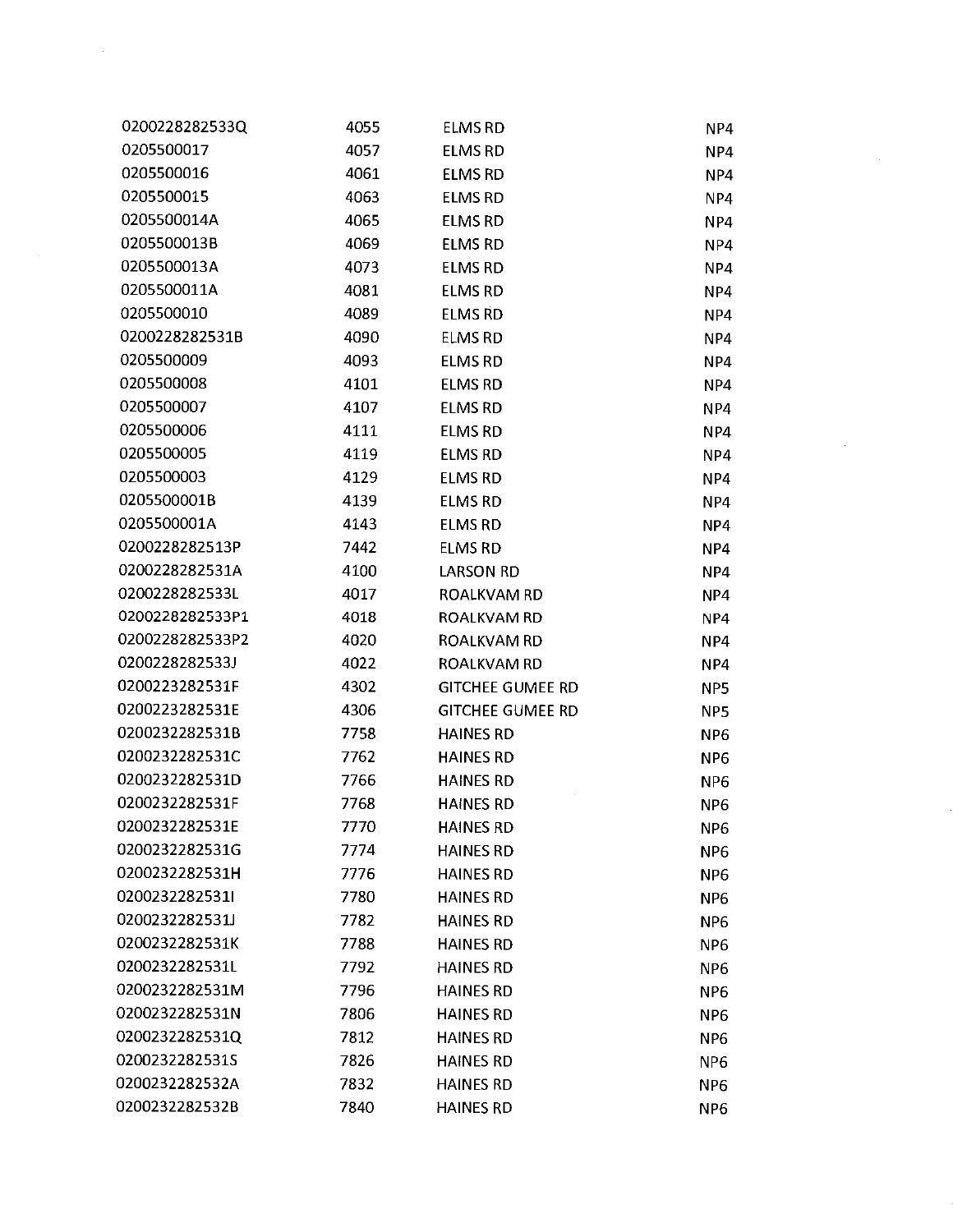| 0200232282532C  | 7844 | <b>HAINES RD</b>         | NP <sub>6</sub> |
|-----------------|------|--------------------------|-----------------|
| 0200232282532D  | 7846 | <b>HAINES RD</b>         | NP <sub>6</sub> |
| 0200232282532E  | 7854 | <b>HAINES RD</b>         | NP <sub>6</sub> |
| 0200232282532F  | 7858 | <b>HAINES RD</b>         | NP <sub>6</sub> |
| 0200232282532G  | 7862 | <b>HAINES RD</b>         | NP <sub>6</sub> |
| 0200232282532K1 | 7874 | <b>HAINES RD</b>         | NP <sub>6</sub> |
| 0200232282532M  | 3774 | SAND BAY POINT RD        | NP <sub>6</sub> |
| 0206500035      | 3820 | SAND BAY POINT RD        | NP6             |
| 0206500036      | 3826 | SAND BAY POINT RD        | NP <sub>6</sub> |
| 0206507001      | 3817 | <b>SAND BAY LN</b>       | NP7             |
| 0206507002      | 3821 | <b>SAND BAY LN</b>       | NP7             |
| 0206507003      | 3825 | <b>SAND BAY LN</b>       | NP7             |
| 0206507004      | 3829 | <b>SAND BAY LN</b>       | NP7             |
| 0206507005      | 3835 | <b>SAND BAY LN</b>       | NP7             |
| 0206507006      | 3841 | <b>SAND BAY LN</b>       | NP7             |
| 0206507007      | 3843 | <b>SAND BAY LN</b>       | NP7             |
| 0206507008      | 3847 | <b>SAND BAY LN</b>       | NP7             |
| 0206507009      | 3851 | <b>SAND BAY LN</b>       | NP7             |
| 0200231282544   | 3773 | <b>SAND BAY POINT RD</b> | NP7             |
| 0200231282543B  | 3751 | <b>TOWN PARK RD</b>      | NP7             |
| 0202400001B     | 3753 | <b>TOWN PARK RD</b>      | NP7             |
| 0202400002      | 3755 | <b>TOWN PARK RD</b>      | NP7             |
| 0202400003      | 3757 | <b>TOWN PARK RD</b>      | NP7             |
| 0202400004      | 3759 | <b>TOWN PARK RD</b>      | NP7             |
| 0202400005      | 3761 | <b>TOWN PARK RD</b>      | NP7             |
| 0202400006      | 3763 | <b>TOWN PARK RD</b>      | NP7             |
| 0202400007      | 3765 | <b>TOWN PARK RD</b>      | NP7             |
| 0202400008      | 3767 | <b>TOWN PARK RD</b>      | NP7             |
| 0202400009      | 3769 | <b>TOWN PARK RD</b>      | NP7             |
| 0202400010A     | 3771 | <b>TOWN PARK RD</b>      | NP7             |
| 0202400012      | 3773 | <b>TOWN PARK RD</b>      | NP7             |
| 0206502015      | 3978 | <b>SAND BAY POINT RD</b> | NP8             |
| 0206502016      | 3982 | SAND BAY POINT RD        | NP8             |
| 0206502017A     | 3986 | SAND BAY POINT RD        | NP <sub>8</sub> |
| 0206502017B     | 3988 | SAND BAY POINT RD        | NP8             |
| 0206503001      | 4008 | <b>SAND BAY POINT RD</b> | NP8             |
| 0206503002      | 4012 | <b>SAND BAY POINT RD</b> | NP8             |
| 0206503003      | 4016 | SAND BAY POINT RD        | NP <sub>8</sub> |
| 0206503004      | 4024 | SAND BAY POINT RD        | NP8             |
| 0206503006      | 4032 | SAND BAY POINT RD        | NP8             |
| 0206503007A     | 4034 | SAND BAY POINT RD        | NP8             |
| 0206503007B     | 4036 | SAND BAY POINT RD        | NP8             |
| 0206503008      | 4040 | SAND BAY POINT RD        | NP8             |

 $\label{eq:1} \frac{1}{\sqrt{2}}\left(\frac{1}{\sqrt{2}}\right)^{2} \left(\frac{1}{\sqrt{2}}\right)^{2}$ 

k.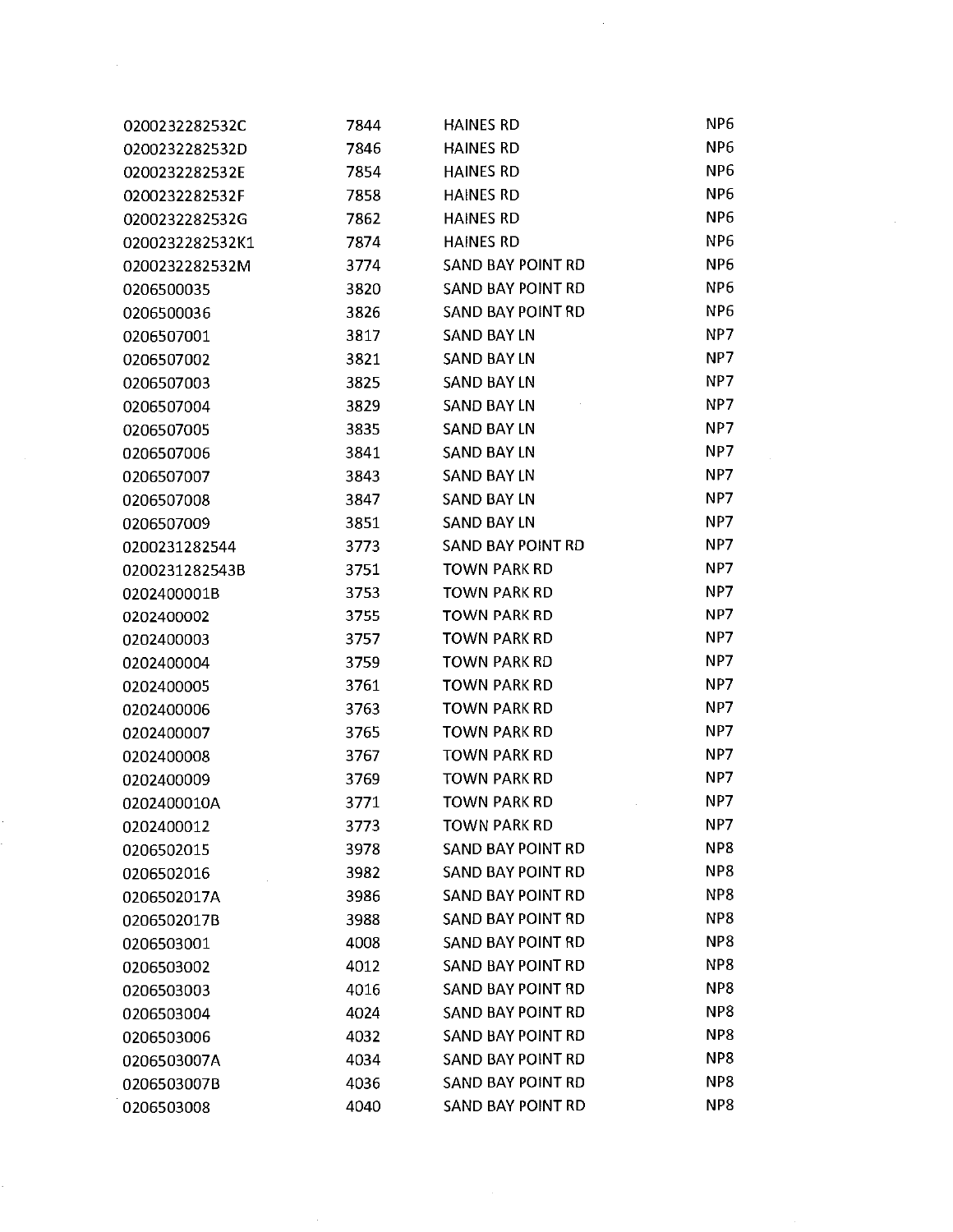| 0206503009  | 4042 | SAND BAY POINT RD        | NP8             |
|-------------|------|--------------------------|-----------------|
| 0206503010  | 4044 | SAND BAY POINT RD        | NP8             |
| 0206503012  | 4050 | SAND BAY POINT RD        | NP <sub>8</sub> |
| 0206608008  | 4051 | SAND BAY POINT RD        | NP8             |
| 0206503014  | 4054 | SAND BAY POINT RD        | NP8             |
| 0206503015A | 4056 | SAND BAY POINT RD        | NP8             |
| 0206608013  | 4059 | SAND BAY POINT RD        | NP8             |
| 0206503016A | 4060 | SAND BAY POINT RD        | NP <sub>8</sub> |
| 0206608014  | 4067 | SAND BAY POINT RD        | NP8             |
| 0206503018  | 4076 | SAND BAY POINT RD        | NP8             |
| 0206503020  | 4082 | SAND BAY POINT RD        | NP8             |
| 0206608015  | 4085 | SAND BAY POINT RD        | NP8             |
| 0206608016  | 4087 | SAND BAY POINT RD        | NP8             |
| 0206503021A | 4096 | SAND BAY POINT RD        | NP8             |
| 0206503022  | 4100 | SAND BAY POINT RD        | NP8             |
| 0206608017  | 4101 | SAND BAY POINT RD        | NP8             |
| 0206503023  | 4104 | <b>SAND BAY POINT RD</b> | NP8             |
| 0206608019  | 4105 | SAND BAY POINT RD        | NP8             |
| 0206503024  | 4106 | SAND BAY POINT RD        | NP8             |
| 0206503025  | 4108 | SAND BAY POINT RD        | NP8             |
| 0206608020  | 4111 | SAND BAY POINT RD        | NP8             |
| 0206504001  | 4122 | SAND BAY POINT RD        | NP8             |
| 0206608023  | 4125 | SAND BAY POINT RD        | NP8             |
| 0206504002  | 4126 | <b>SAND BAY POINT RD</b> | NP8             |
| 0206504004  | 4128 | SAND BAY POINT RD        | NP8             |
| 0206504005  | 4130 | SAND BAY POINT RD        | NP8             |
| 0206504006  | 4132 | SAND BAY POINT RD        | NP8             |
| 0206504007  | 4134 | SAND BAY POINT RD        | NP8             |
| 0206504008  | 4136 | <b>SAND BAY POINT RD</b> | NP8             |
| 0206505003  | 4013 | SNAKE ISLAND RD          | NP <sub>8</sub> |
| 0206608044  | 4014 | SNAKE ISLAND RD          | NP8             |
| 0206505004  | 4015 | <b>SNAKE ISLAND RD</b>   | NP8             |
| 0206505005  | 4019 | <b>SNAKE ISLAND RD</b>   | NP8             |
| 0206505006  | 4025 | <b>SNAKE ISLAND RD</b>   | NP8             |
| 0206505007  | 4029 | <b>SNAKE ISLAND RD</b>   | NP8             |
| 0206505008  | 4033 | SNAKE ISLAND RD          | NP8             |
| 0206505009  | 4037 | SNAKE ISLAND RD          | NP8             |
| 0206505010  | 4041 | <b>SNAKE ISLAND RD</b>   | NP8             |
| 0206608038A | 4042 | SNAKE ISLAND RD          | NP8             |
| 0206505011  | 4047 | SNAKE ISLAND RD          | NP8             |
| 0206608036A | 4052 | <b>SNAKE ISLAND RD</b>   | NP8             |
| 0206505012  | 4053 | SNAKE ISLAND RD          | NP8             |
| 0206505013A | 4059 | SNAKE ISLAND RD          | NP8             |

 $\mathcal{L}^{\text{max}}_{\text{max}}$  and  $\mathcal{L}^{\text{max}}_{\text{max}}$ 

 $\mathcal{L}^{\text{max}}_{\text{max}}$ 

 $\ddot{\phantom{a}}$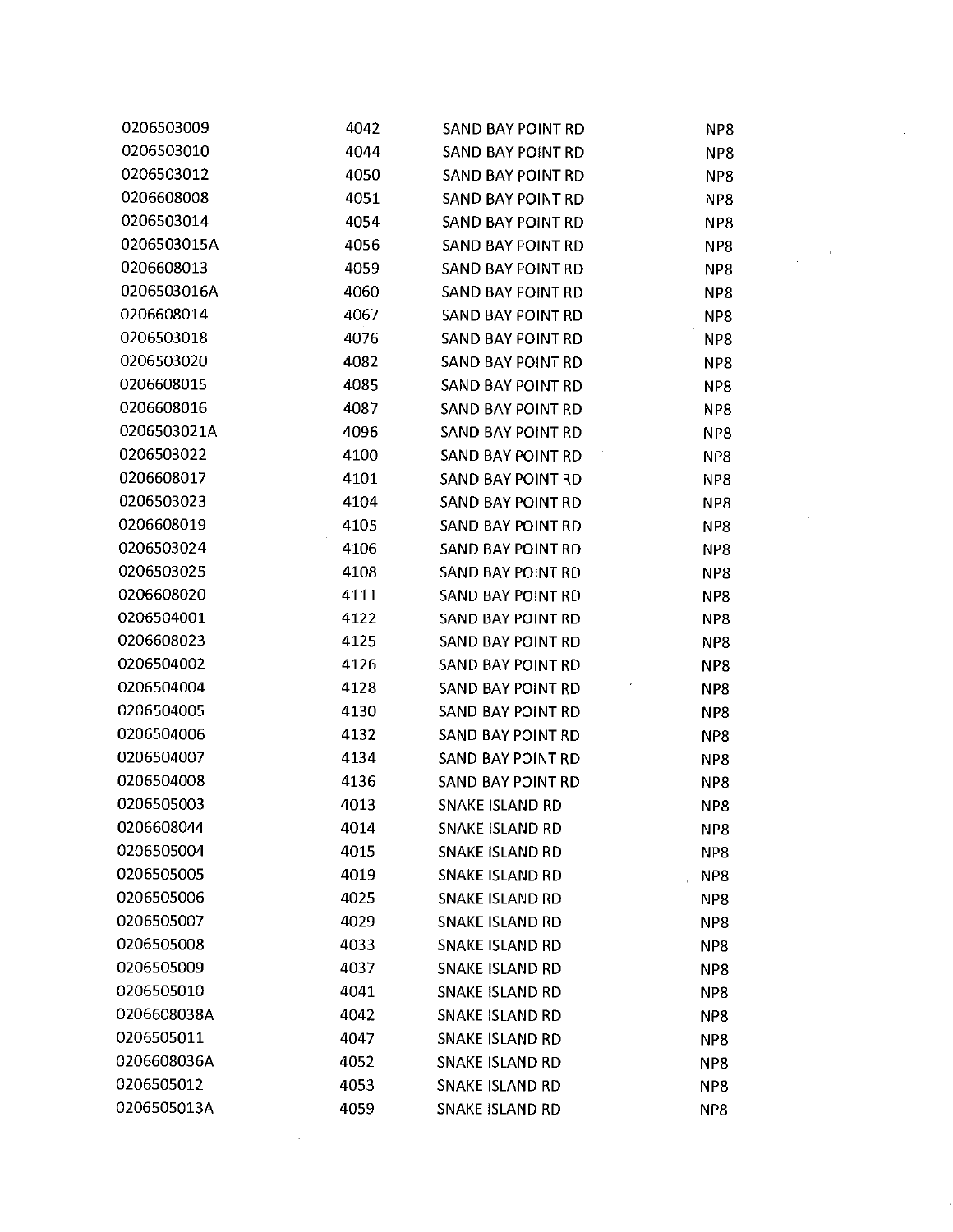| 0206505014  | 4067 | SNAKE ISLAND RD        | NP8             |  |
|-------------|------|------------------------|-----------------|--|
| 0206608035  | 4068 | SNAKE ISLAND RD        | NP8             |  |
| 0206505015  | 4075 | SNAKE ISLAND RD        | NP8             |  |
| 0206608034  | 4076 | <b>SNAKE ISLAND RD</b> | NP8             |  |
| 0206505016  | 4081 | <b>SNAKE ISLAND RD</b> | NP8             |  |
| 0206608032  | 4084 | <b>SNAKE ISLAND RD</b> | NP8             |  |
| 0206505017  | 4085 | <b>SNAKE ISLAND RD</b> | NP <sub>8</sub> |  |
| 0206608031  | 4088 | <b>SNAKE ISLAND RD</b> | NP8             |  |
| 0206505018  | 4089 | <b>SNAKE ISLAND RD</b> | NP8             |  |
| 0206505019  | 4097 | <b>SNAKE ISLAND RD</b> | NP <sub>8</sub> |  |
| 0206505020  | 4101 | SNAKE ISLAND RD        | NP8             |  |
| 0206608029  | 4102 | <b>SNAKE ISLAND RD</b> | NP8             |  |
| 0206505021  | 4103 | <b>SNAKE ISLAND RD</b> | NP <sub>8</sub> |  |
| 0206505022  | 4109 | <b>SNAKE ISLAND RD</b> | NP <sub>8</sub> |  |
| 0206505023  | 4115 | SNAKE ISLAND RD        | NP8             |  |
| 0206608027  | 4116 | <b>SNAKE ISLAND RD</b> | NP <sub>8</sub> |  |
| 0206505024A | 4121 | <b>SNAKE ISLAND RD</b> | NP8             |  |
| 0206505024B | 4129 | <b>SNAKE ISLAND RD</b> | NP8             |  |
| 0206505026  | 4133 | <b>SNAKE ISLAND RD</b> | NP8             |  |
| 0206504025  | 4137 | <b>SNAKE ISLAND RD</b> | NP <sub>8</sub> |  |
| 0206504009  | 4138 | <b>SNAKE ISLAND RD</b> | NP8             |  |
| 0206504024  | 4139 | <b>SNAKE ISLAND RD</b> | NP8             |  |
| 0206504010  | 4140 | <b>SNAKE ISLAND RD</b> | NP8             |  |
| 0206504011  | 4142 | <b>SNAKE ISLAND RD</b> | NP8             |  |
| 0206504023  | 4143 | <b>SNAKE ISLAND RD</b> | NP <sub>8</sub> |  |
| 0206504012  | 4146 | <b>SNAKE ISLAND RD</b> | NP <sub>8</sub> |  |
| 0206504022  | 4149 | <b>SNAKE ISLAND RD</b> | NP8             |  |
| 0206504013  | 4150 | <b>SNAKE ISLAND RD</b> | NP <sub>8</sub> |  |
| 0206504021  | 4153 | SNAKE ISLAND RD        | NP <sub>8</sub> |  |
| 0206504014  | 4154 | SNAKE ISLAND RD        | NP8             |  |
| 0206504020  | 4157 | SNAKE ISLAND RD        | NP8             |  |
| 0206504015  | 4158 | SNAKE ISLAND RD        | NP8             |  |
| 0206504019  | 4161 | SNAKE ISLAND RD        | NP8             |  |
| 0206504018  | 4164 | <b>SNAKE ISLAND RD</b> | NP8             |  |
| 0206608052  | 3941 | <b>MEUNIER RD</b>      | NP <sub>9</sub> |  |
| 0206608053  | 3945 | <b>MEUNIER RD</b>      | NP <sub>9</sub> |  |
| 0206608055A | 3951 | <b>MEUNIER RD</b>      | NP <sub>9</sub> |  |
| 0206608057A | 3973 | <b>MEUNIER RD</b>      | NP <sub>9</sub> |  |
| 0206501004A | 3846 | SAND BAY POINT RD      | NP <sub>9</sub> |  |
| 0206507010  | 3853 | SAND BAY POINT RD      | NP <sub>9</sub> |  |
| 0206501006A | 3854 | SAND BAY POINT RD      | NP <sub>9</sub> |  |
| 0206507011A | 3859 | SAND BAY POINT RD      | NP <sub>9</sub> |  |
| 0206501007  | 3860 | SAND BAY POINT RD      | NP <sub>9</sub> |  |

 $\frac{d\mathbf{r}^{(n)}}{d\mathbf{r}^{(n)}}$ 

 $\label{eq:2} \frac{1}{2} \int_{\mathbb{R}^3} \frac{1}{\sqrt{2}} \, \mathrm{d} \xi \, \mathrm{d} \xi \, \mathrm{d} \xi$ 

 $\hat{\beta}$ 

 $\mathcal{L}^{\text{max}}_{\text{max}}$  and  $\mathcal{L}^{\text{max}}_{\text{max}}$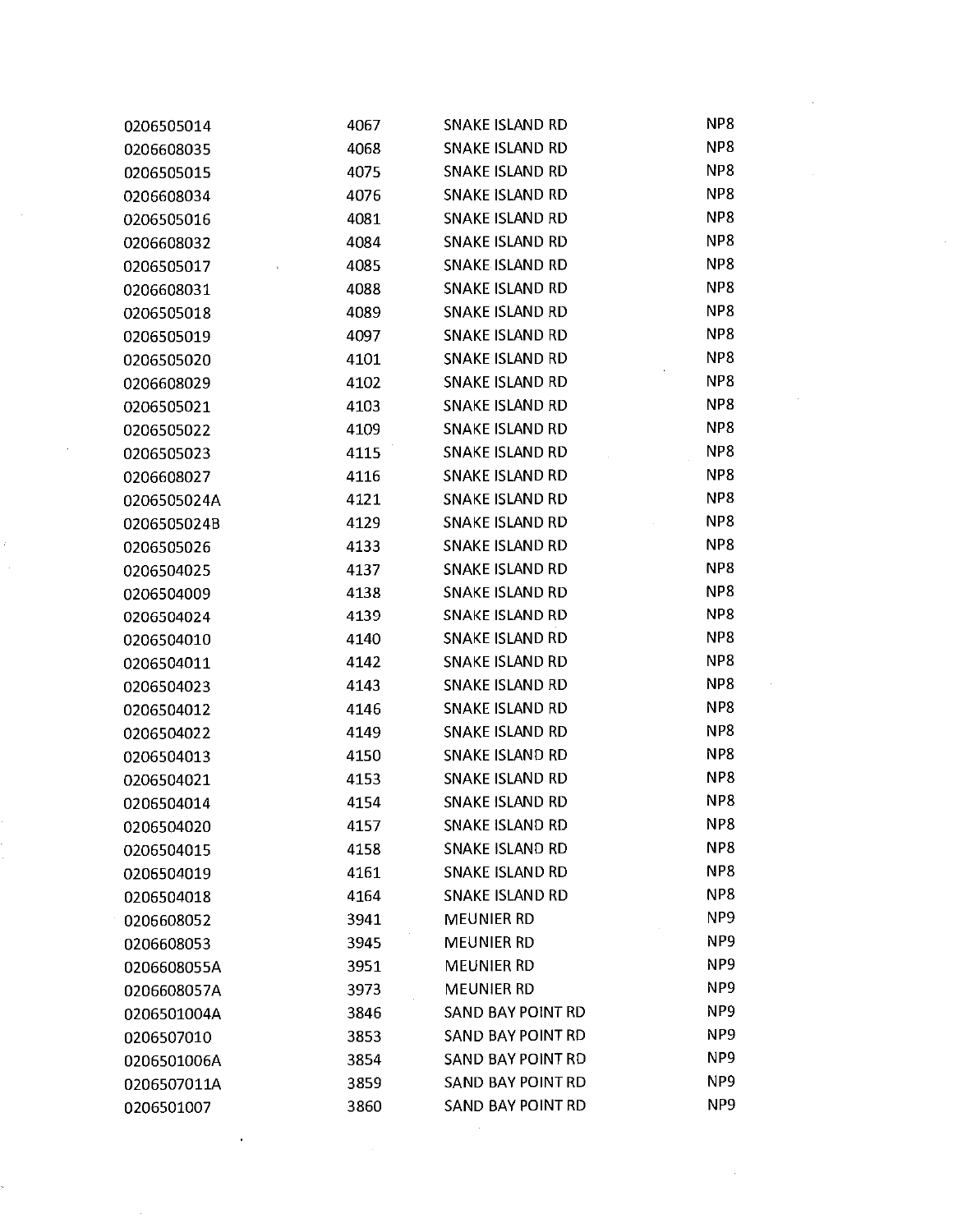| 0206507012A | 3863 | SAND BAY POINT RD        | NP9             |
|-------------|------|--------------------------|-----------------|
| 0206501008  | 3870 | SAND BAY POINT RD        | NP <sub>9</sub> |
| 0206501009  | 3874 | SAND BAY POINT RD        | NP <sub>9</sub> |
| 0206501010  | 3880 | SAND BAY POINT RD        | NP <sub>9</sub> |
| 0206500007  | 3883 | <b>SAND BAY POINT RD</b> | NP <sub>9</sub> |
| 0206501011  | 3884 | SAND BAY POINT RD        | NP <sub>9</sub> |
| 0206501012  | 3890 | <b>SAND BAY POINT RD</b> | NP <sub>9</sub> |
| 0206501013  | 3896 | SAND BAY POINT RD        | NP9             |
| 0206501014A | 3904 | SAND BAY POINT RD        | NP <sub>9</sub> |
| 0206502001  | 3908 | <b>SAND BAY POINT RD</b> | NP <sub>9</sub> |
| 0206502002  | 3912 | <b>SAND BAY POINT RD</b> | NP <sub>9</sub> |
| 0206502003A | 3916 | SAND BAY POINT RD        | NP <sub>9</sub> |
| 0206502003B | 3920 | <b>SAND BAY POINT RD</b> | NP <sub>9</sub> |
| 0206502004  | 3924 | SAND BAY POINT RD        | NP <sub>9</sub> |
| 0206502005  | 3930 | SAND BAY POINT RD        | NP9             |
| 0206502006  | 3932 | SAND BAY POINT RD        | NP <sub>9</sub> |
| 0206502007  | 3936 | <b>SAND BAY POINT RD</b> | NP <sub>9</sub> |
| 0206502008  | 3942 | <b>5AND BAY POINT RD</b> | NP9             |
| 0206502009  | 3946 | <b>SAND BAY POINT RD</b> | NP <sub>9</sub> |
| 0206502010  | 3950 | SAND BAY POINT RD        | NP <sub>9</sub> |
| 0206502011  | 3952 | <b>SAND BAY POINT RD</b> | NP9             |
| 0206502012A | 3956 | SAND BAY POINT RD        | NP <sub>9</sub> |
| 0206502012B | 3960 | <b>SAND BAY POINT RD</b> | NP9             |
| 0206502013  | 3964 | SAND BAY POINT RD        | NP9             |
| 0206502014B | 3970 | <b>SAND BAY POINT RD</b> | NP <sub>9</sub> |
| 0206502014A | 3974 | <b>SAND BAY POINT RD</b> | NP <sub>9</sub> |
| 0206500019  | 3873 | <b>SNAKE ISLAND RD</b>   | NP <sub>9</sub> |
| 0206500020  | 3879 | <b>SNAKE ISLAND RD</b>   | NP9             |
| 0206500021  | 3889 | <b>SNAKE ISLAND RD</b>   | NP9             |
| 0206500018  | 3895 | SNAKE ISLAND RD          | NP <sub>9</sub> |
| 0206500032  | 3901 | <b>SNAKE ISLAND RD</b>   | NP <sub>9</sub> |
| 0206500023  | 3909 | <b>SNAKE ISLAND RD</b>   | NP <sub>9</sub> |
| 0206500022  | 3915 | <b>SNAKE ISLAND RD</b>   | NP <sub>9</sub> |
| 0206500024  | 3925 | <b>SNAKE ISLAND RD</b>   | NP <sub>9</sub> |
| 0206500031  | 3929 | <b>SNAKE ISLAND RD</b>   | NP <sub>9</sub> |
| 0206500034  | 3933 | <b>SNAKE ISLAND RD</b>   | NP <sub>9</sub> |
| 0206500028  | 3955 | <b>SNAKE ISLAND RD</b>   | NP <sub>9</sub> |
| 0206500026  | 3961 | SNAKE ISLAND RD          | NP <sub>9</sub> |
| 0206500025  | 3971 | <b>SNAKE ISLAND RD</b>   | NP <sub>9</sub> |
| 0206506001A | 3973 | <b>SNAKE ISLAND RD</b>   | NP <sub>9</sub> |
| 0206506001B | 3981 | <b>SNAKE ISLAND RD</b>   | NP <sub>9</sub> |
| 0206506001C | 3983 | <b>SNAKE ISLAND RD</b>   | NP <sub>9</sub> |
| 0206506003  | 3985 | <b>SNAKE ISLAND RD</b>   | NP9             |

 $\label{eq:2} \mathcal{L}(\mathcal{L}) = \mathcal{L}(\mathcal{L}) \mathcal{L}(\mathcal{L}) = \mathcal{L}(\mathcal{L})$ 

 $\mathcal{L}(\mathcal{L})$  .

 $\mathcal{L}(\mathcal{A},\mathcal{B})$  and  $\mathcal{L}(\mathcal{A},\mathcal{B})$ 

 $\mathcal{I}$ 

 $\label{eq:2} \frac{1}{\sqrt{2}}\int_{\mathbb{R}^3} \frac{1}{\sqrt{2}}\,d\mu\,d\mu\,.$ 

 $\frac{1}{2}$ 

 $\sim$